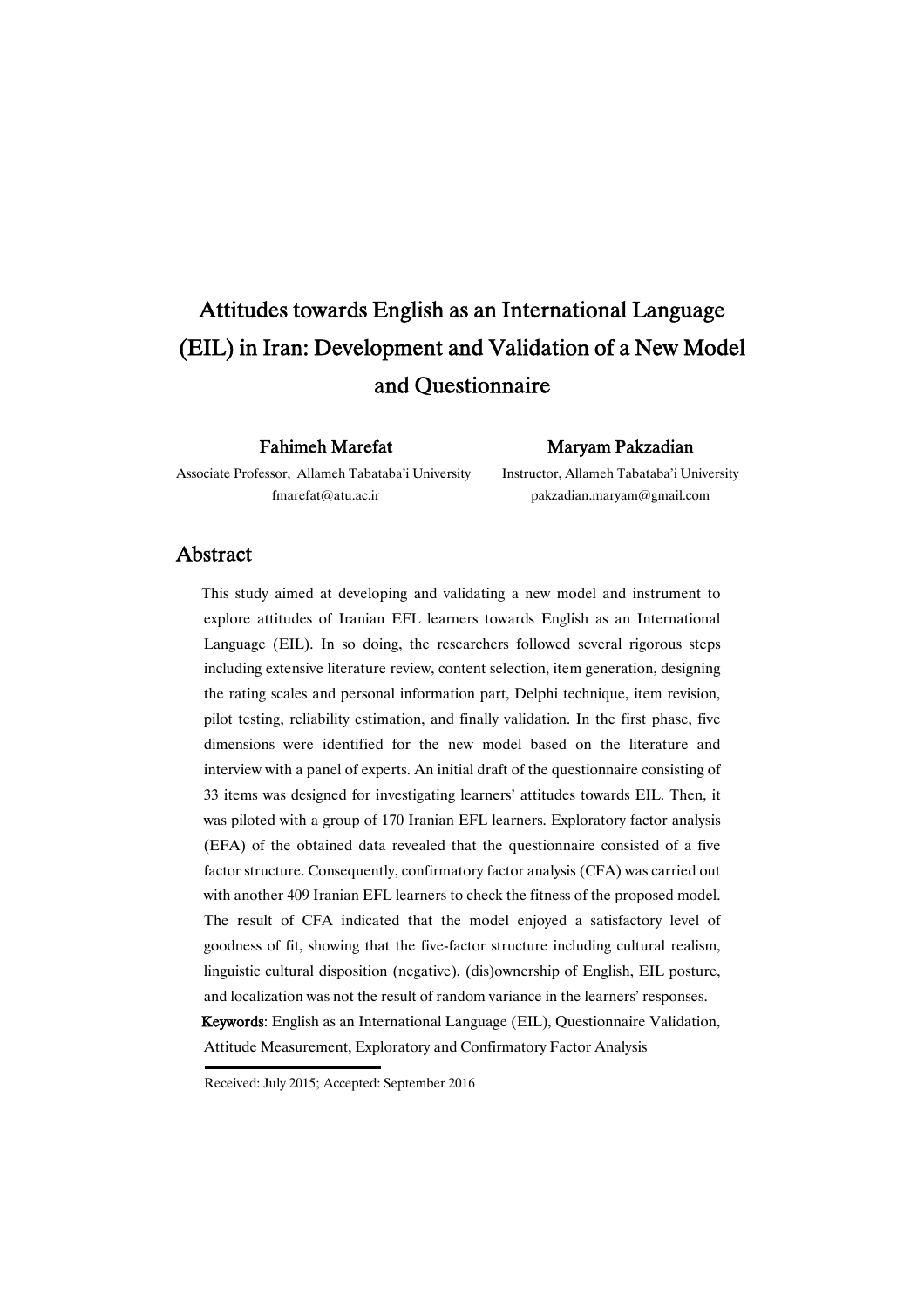## 1. Introduction

In this era of globalization, the powerful expansion of English is an undoubted reality but the reactions to the spread of English may vary. Some scholars believe that spread of English is the manifestation of English imperialism on the side of the UK and the US (Pennycook, 1998; Phillipson, 1992) while others argue for English as an international language (McKay, 2002) or the notion of World Englishes (Jenkins, 2006; Kachru, 1985). In the context of the globalization where English enjoys the prestigious status of an international, global, and world language, there are positive interactions as well as conflicts between global and local forces that "has had serious linguistic, ideological, sociocultural, political and pedagogical implications" (Sharifian, 2009, p.1).

While many language learners believe that native speakers (NSs) are the owners of English language, interactions in international communications usually take place among non-native speakers (NNSs) (Matsuda, 2003). Additionally, NS models have been criticized with the rise of concepts such as English as <sup>a</sup> global language, EGL (Crystal, 2003; Gnutzmann, 1999), English as an international language, EIL (Jenkins, 2000; McKay,2002), World Englishes, WE (Bolton, 2004; Jenkins, 2006; Kachru, 1985), and English as <sup>a</sup> lingua franca, ELF (House, 1999; Seidlhofer, 2001). Despite the fact that following NS norms may ease communication in certain contexts, such a practice downplays the values of local cultures embodied in the local varieties (McNamara, 2011), English in the EIL paradigm assumes a role as a local language in addition to its position as a global language and serves the diverse local needs of EIL speakers and learners within their multilingual, multicultural communities (Alsagoff, 2012).

It is unquestionable that language8u users' beliefs and attitudes play a pivotal role in the status of English in various international contexts and the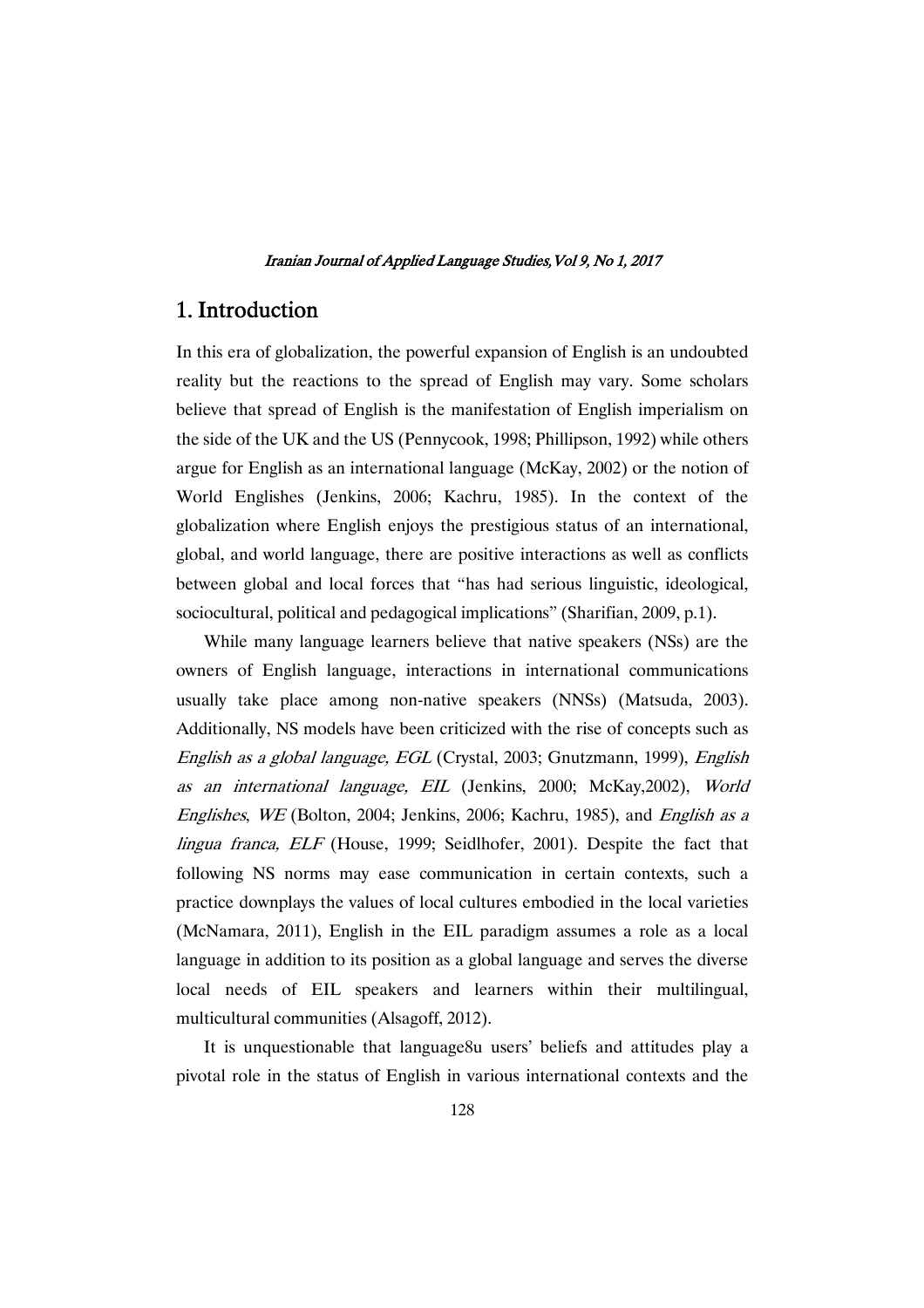functions it might have (Alsagoff, 2012). Previous studies (e.g., Lai, 2008; Liou, 2010; Tanaka, 2010), however, have failed to develop reliable and valid instruments which present the accurate picture of language users' attitudes toward EIL. Therefore, the current study was conducted, first, to develop a tentative model of attitudes towards EIL, and second, to design and validate a questionnaire to test the hypothesized model and consequently, its empirical investigation.

## 2. Literature Review

Jenkins (2006) conceptualizes EIL as an English which is used as a contact language among speakers with different first languages. Additionally, Sharifian (2009, p.2) emphasizes that EIL does not refer to a specific variety of English. He also makes a distinction between EIL and International English by noting that EIL is the language of international and intercultural communication which "rejects the idea of any particular variety being selected as a lingua franca for international communication".

As Canagarajah (2006, as cited in Alsagoff et al., 2012) argues, 'three Circles' metaphor proposed by Kachru (1985), is no more capable of depicting World Englishes because in the context of globalization we have to constantly shuttle between different varieties of English to facilitate communication. Moreover, the focus in the EIL paradigm is on communication rather than on those factors such as speakers' nationality , the skin color and so on, which in the metaphor of 'Circles' acted as symbolic markers of the politicized NS construct (e.g., Brutt-Griffler & Samimy, 2002, as cited in Sharifian, 2009).

The main reasoning of those who promote EIL is that the majority of users of English are not NSs of the language. Therefore, we need to reconceptualize what English is and abandon the common belief that native speakerism should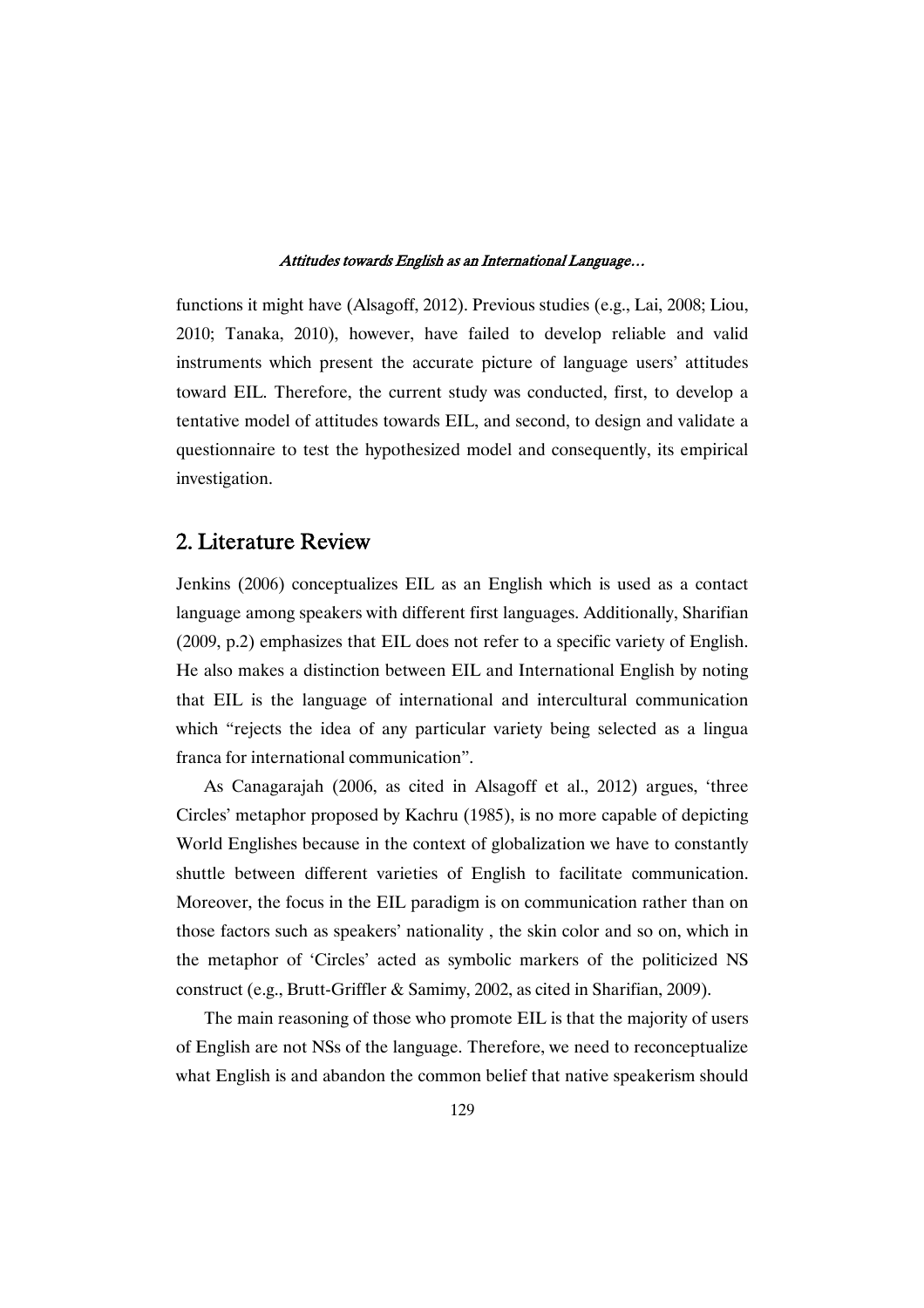be considered as the norm in English Language Teaching (ELT) (Holliday, 2005).

One needs to recognize the fact that English, as it is represented in EIL, is in the quest for denationalization (Smith, 1976, as cited in McKay, 2002) and deterritorialization (Canagarajah, 2005) since it is globally and locally situated in multilingual contexts alongside other local languages and cultures (Brutt-Griffler, 2002). Additionally, McKay (2002) emphasizes the role of culture in the teaching of EIL where teaching English could be grounded in the local cultures and identities of its speakers. She proposes three primary sources of content for language teaching materials: English-speaking countries' culture, local culture, and international culture. Byram (1998) suggests using a reflective approach to the teaching of culture in EIL teaching to develop an ethos of interculturalism.

Giddens (2000) claims that globalization is indeed the impetus for the revival of local cultural identities around the globe since each community attempts to preserve its own local identity. Therefore, following Kumaravadivelu (2012, p.14) ELT requires "an epistemic break from its dependency on the current Center-based, West-oriented knowledge systems that carry an indelible colonial coloration". According to (Jenkins, 2006), EIL with its emphasis on learners' needs and choices is also considered as a package of options, wherein the focus is not on following standard British or American accent but on presenting different NS and NNS models along with teaching of general norms.

Over the course of past decades, there has been a growing amount of literature on the topic of learners' attitudes towards EIL. Lai (2008) designed a 26-itemt Likert-scale questionnaire to measure Taiwanese learners' attitudes towards EIL focusing on the role of English and students' perception of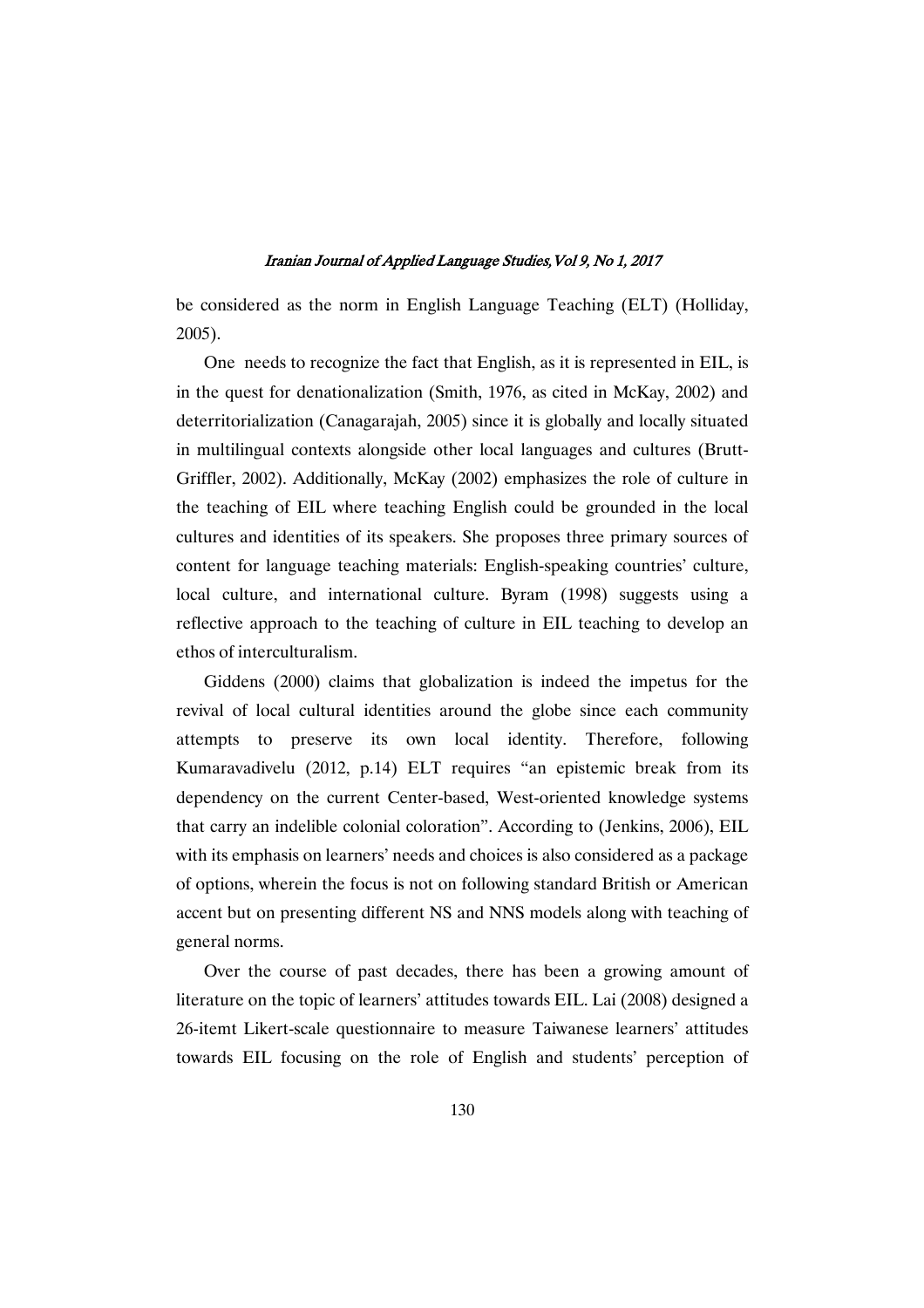ownership and acquiring target culture. In Taipei, Liou (2010) investigated how Taiwanese college students and teachers perceive the issues related to EIL. He developed a 14-item questionnaire to investigate learners and teachers' attitudes toward EIL in Taipei area. In Japan, Tanaka (2010) conducted a survey using a self-developed 11-item likert questionnaire to elicit the perceptions of 80 university students including pre-service English teachers towards EIL and the ideal future ELT. The main shortcoming of all these studies was that the questionnaires did not undergo validation processes.

All things considered, previous published studies used questionnaires which were not validated and were not based on cogent developed model of learners' attitudes toward EIL. The current study developed a new model of attitudes toward EIL based on which a Likert-scale questionnaire was constructed to probe learners' attitudes towards EIL.

## 3. Theoretical Framework

In this study, first, a comprehensive review of the previous works and theories was conducted to establish a theoretical framework. The current study sought to develop a scale to investigate language learners' attitudes in this respect drawing upon the theory of language attitude (Ajzen & Fishbein, 1980; Baker, 1992; Gardner, 1985; Garrett, 2010). Besides the concept of attitude which informs the present study, globalization and its consequences for language learning and teaching (Block & Cameron, 2002; Crystal, 2003) lie at the heart of understanding attitudes towards EIL.

Moreover, the main sources in the field of EIL were meticulously reviewed (Alsagoff et al., 2012; Jenkins, 2006; Sharifian, 2009). Related concepts to EIL including the works in the field of worldEnglishes (e.g., Jenkins, 2006; Kachru, 1986), English as <sup>a</sup> global language (e.g., Crystal, 2003, 2012; Gnutzmann,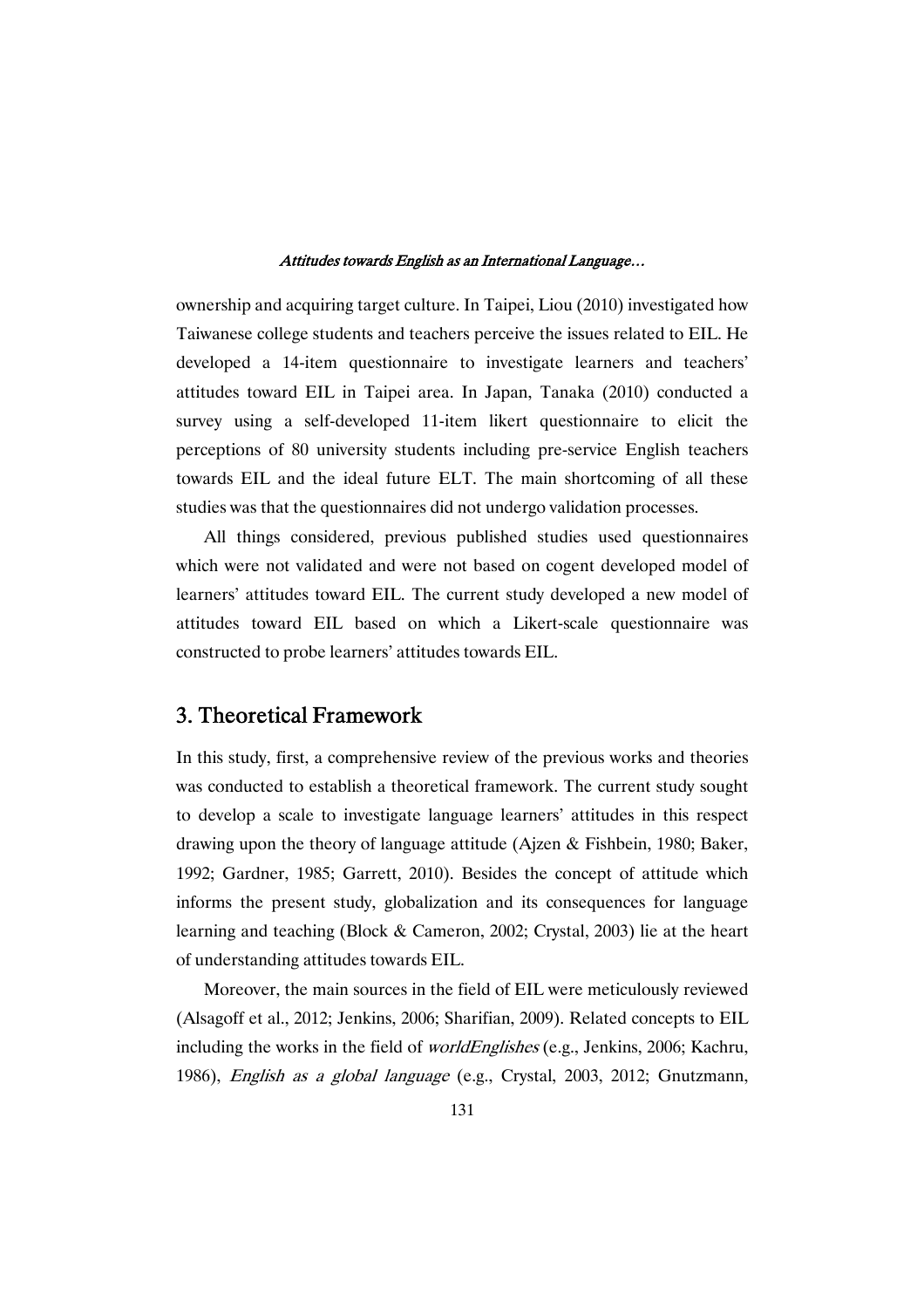1999), English as <sup>a</sup> lingua franca (e.g., House, 1999; Seidlhofer, 2001) were also reviewed in relation to learners' attitudes toward EIL.

After reviewing the related literature, a series of semi-structured interviews were conducted with experts in the field including university professors, PhD candidates and language teachers in language institutes. As such, an interview protocol was used and the interviewers used probing questions to get in-depth information. The interviews went through content analysis based on the guidelines for analyzing qualitative data (e.g., Berg, 2004). The content analysis of interviews confirmed the importance of variables found significant in the literature review. The literature review and content analysis of the interviews showed that general categories related to attitudes toward EIL, leading us to the identification of five components of the questionnaire.

In the literature review, these concepts were identified as cornerstones of EIL: Cultural realism (Kumaravadivelu, 2012; McKay, 2002), Linguistic and cultural disposition (negative) (Canagarajah, 1999; Pennycook, 2007; Phillipson, 1992), (dis) ownership of English (Crystal, 2012; Parmegiani, 2014; Widdoson, 1994), EIL posture (Csizér & Kormos, 2008; Rivers, 2011), and localization (Brown, 2012; McKay, 2003).

## 3.1. Definition of Components

## 3.1.1. Cultural Realism

Cultural realism requires "a willingness and ability to learn from other cultures, not just about them and learning about other cultures may lead to cultural literacy; it is learning from other cultures that will lead to cultural liberty" (Kumaravadivelu, 2008, p. 237). Along with this development, some figures (Byram, 1998; McKay, 2002) attempted to replace biculturalism with interculturalism and then interculturalism with cultural realism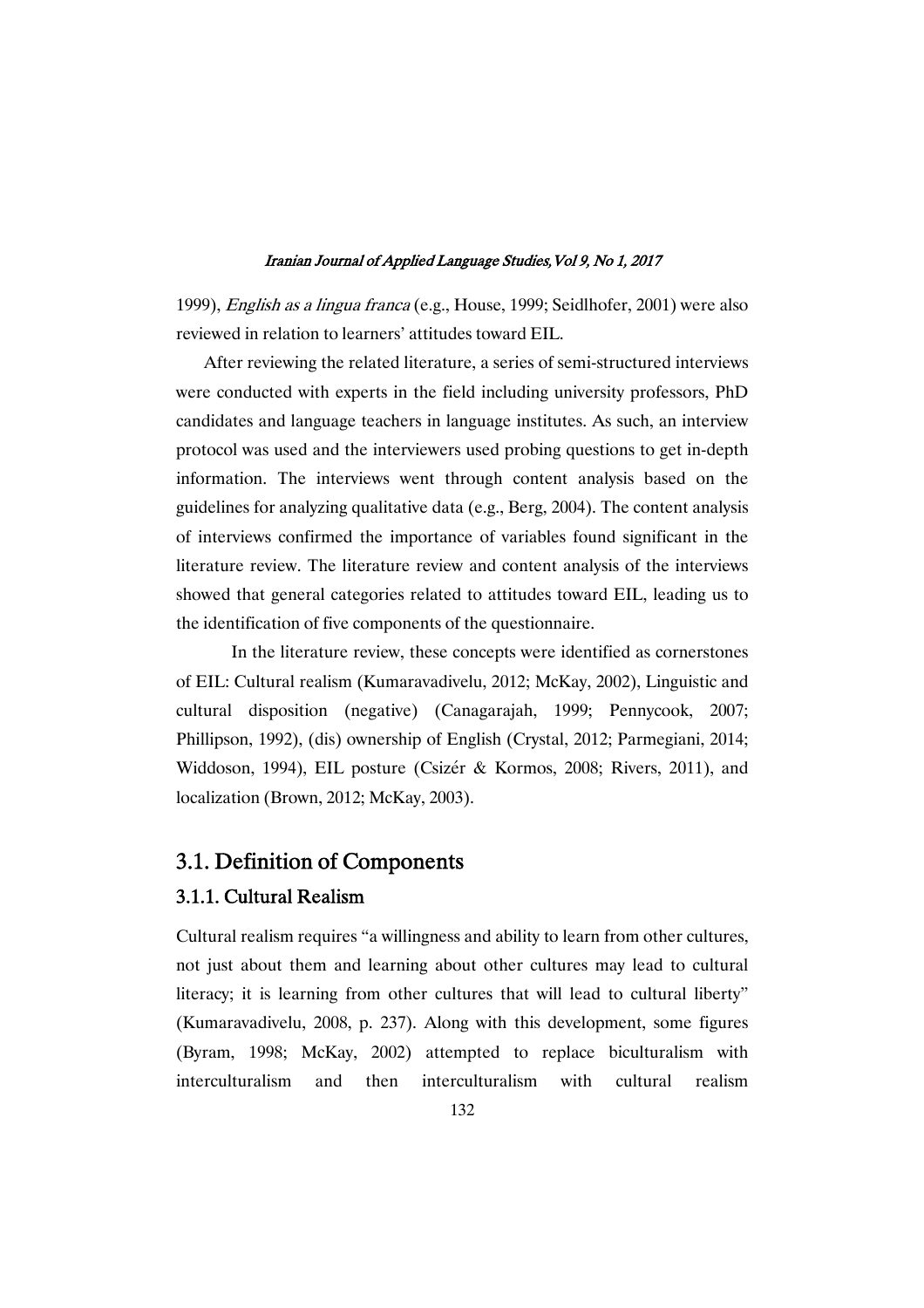(Kumaravadivelu, 2008). While in biculturalism learners are required to acquire and use the pragmatic rules of the target community, interculturalism requires them to merely develop an awareness of those rules. This shift is satisfying but still not sufficient. Arguing that interculturalism is appropriate for a multicultural society of the 20th century but not sufficient for a globalized society of the 21st century, cultural realism seeks the development of global cultural awareness that may add to one's cultural horizons (Kumaravadivelu, 2012).

## 3.1.2. Linguistic and Cultural Disposition (Negative)

The items in this factor deal with the issues of cultural homogenization or heterogenization, the political interests behind the expansion of English and the effect of teaching and learning English on other languages and cultures, especially Persian language and culture. On the other hand, some consider English globalization as the instrument of linguistic and cultural imperialism or homogenization (e.g., Canagarajah, 1999; Pennycook, 1998; Phillipson, 1992). They argue that the presence of English in everyday life and increasing interest in learning the language threaten the local cultures around the globe. It should be noted that ELT is closely tied to colonialism and this is realized through Center-created materials and cultural politics of western oriented ELT (Pennycook, 2007).

## 3.1.3. (Dis) ownership of English

Parmegiani (2014) defined (dis)ownership of English as a collective claim to English as everybody's language which belongs to all its users around the globe. According to Widdowson (1998), NSs are no more the exclusive owners of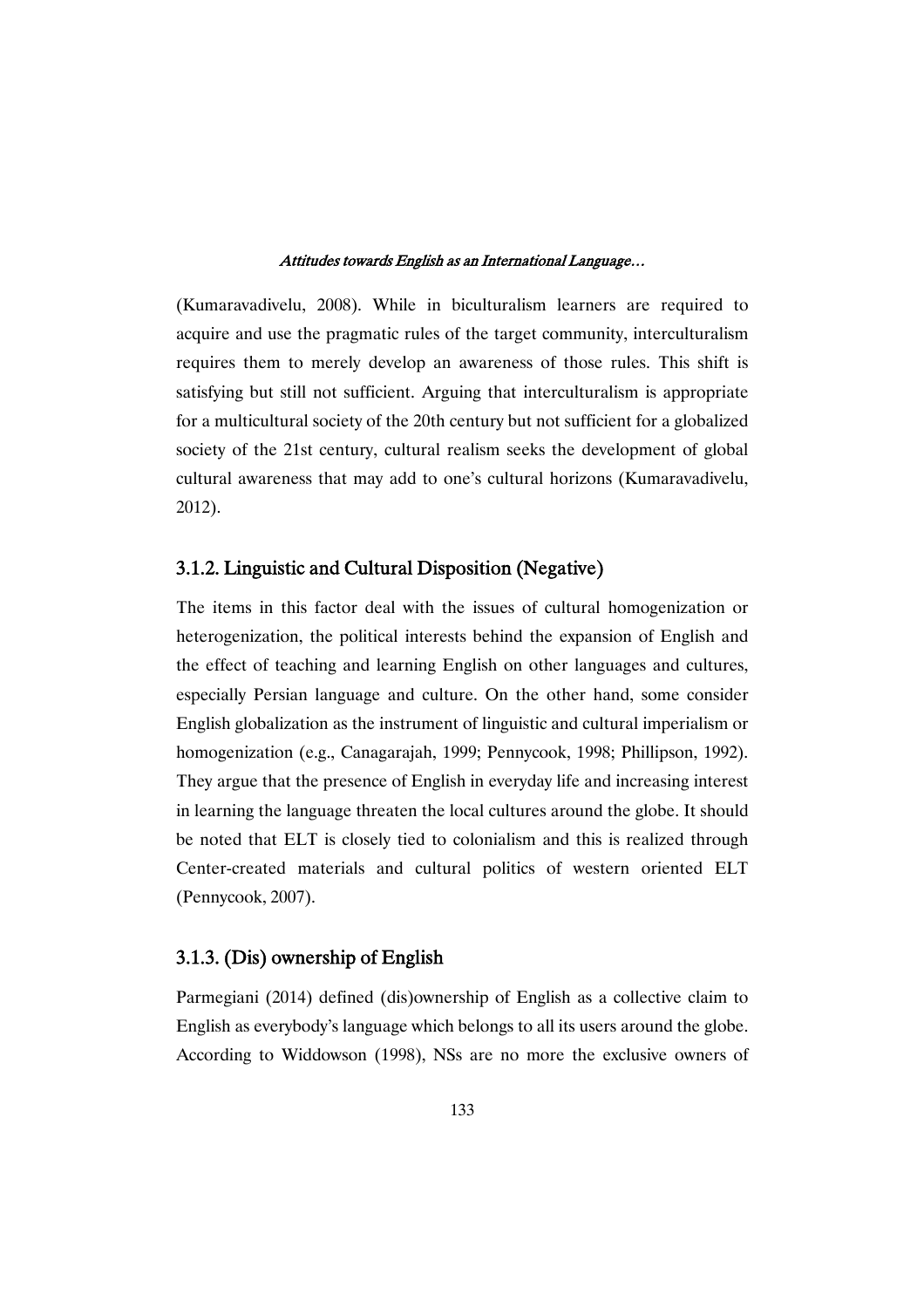English and native-speakerism is outdated. He criticizes NS custodians because of their concern about diversity of English which fragment English language into mutually unintelligible varieties. He endorsed the fact that English with its many varieties is utilized for a wide range of activities in different fields around the world. Thus, English language is going to be influenced by both its NSs and NNSs (Crystal, 2012). Phan (2009) discussed the process of reasserting one's identity through English while being proud of their local identity and culture by attempting to take the ownership of English.

### 3.1.4. EIL Posture

EIL posture refers to students' attitudes to EIL (Csizér & Kormos, 2008). This means the perceived role the language plays in the world or in the neighboring countries. Similarly, Rivers (2011) names this dimension as Global significance of English (GLSE) and believes that it explains how much learners value English as an international language. International posture as a related concept, on the other hand, "tries to capture a tendency to relate oneself to the international community as a whole rather than any particular L2 group, as a construct more pertinent to EFL contexts" (Yashima, 2009, p. 2).

### 3.1.5. Localization

According to Block (2004), globalization is culminated in localization. In line with EIL trend of thought, English language should be used as a means to present one's own culture and concerns to others around the globe (McKay, 2003). Therefore, Brown (2007, p.7) suggested that "our zeal for spreading English needs to be accompanied by concurrent efforts to value home languages and cultures". The most important areas in ELT in which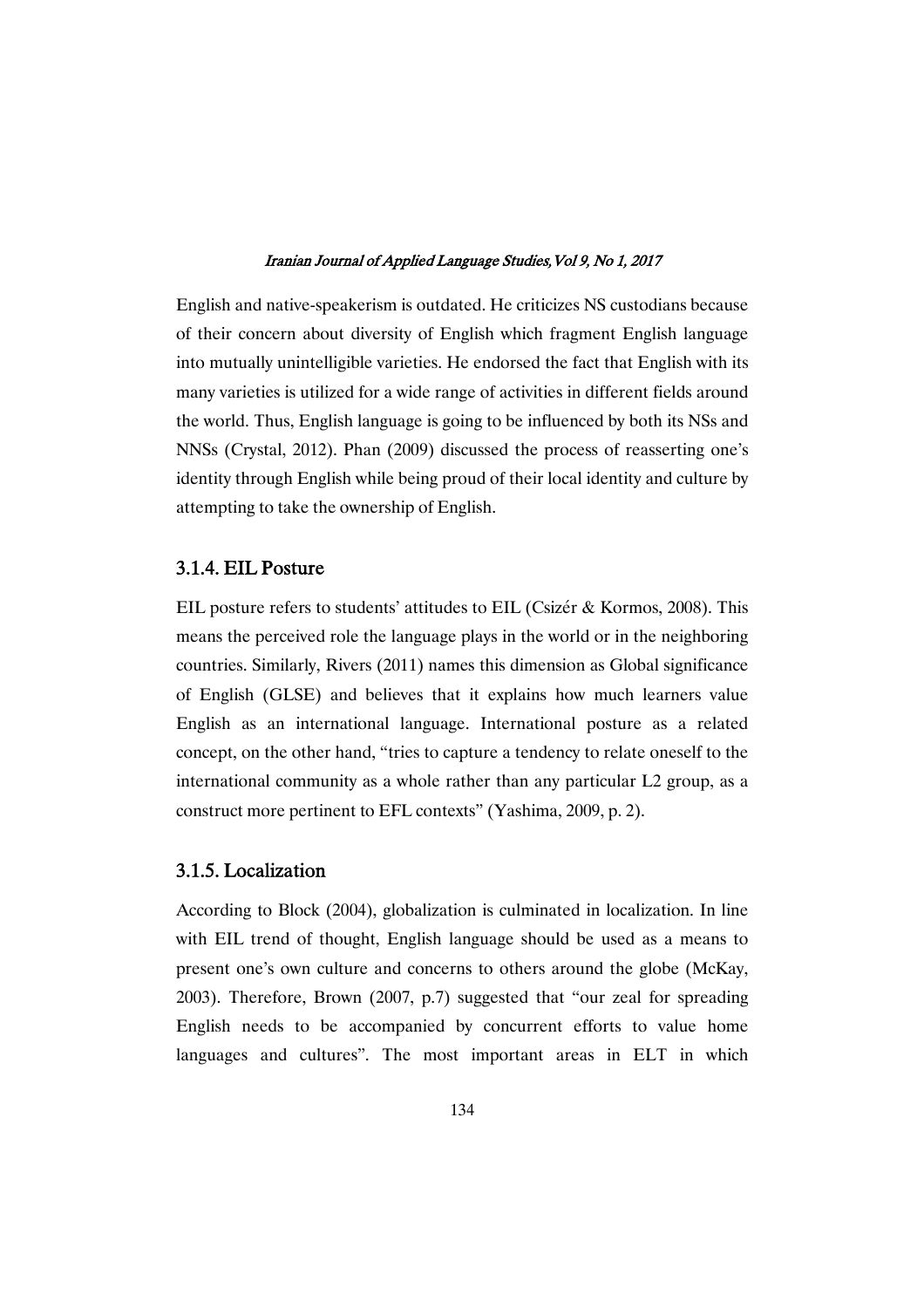localization can be realized are curriculum development and material designing. Items written for this component deal with presentation of local culture in English language materials and the potency of Iranian experts in deciding for the country's educational policies in ELT.

## 4. Research Ouestions

Therefore, the current study addresses the following research questions:

- 1. Does the newly-developed 'Attitudes towards EIL' scale enjoy psychometric properties (Validity and reliability)?
- 2. What are the underlying constructs (factors) of the new scale?

## 5. Method

To develop a standard questionnaire which displays acceptable levels of reliability and validity, the researchers followed several steps which are commonly practiced in social sciences and language teaching and acquisition research (Dörnyei & Taguchi, 2010). They also reviewed a number of existing validation studies before conducting their own study (e.g., Akbariet al., 2010; Khatib & Nourzadeh, 2015; Khatib & Rahimi, 2015; Khatib & Rezaie, 2013; Meidani et al., 2013). The first stage included a meticulous examination of the relevant literature on EIL, ELF and World Englishes. These notions formed the point of departure for designing the questionnaire and extracting the variables significant to the concept of attitudes toward EIL. After a comprehensive literature review, a series of semi-structured interviews were conducted with experts in the field as a Delphi technique to see whether the variables extracted from the literature could be confirmed by the interviewees, and to know whether the interviewees could mention other important variables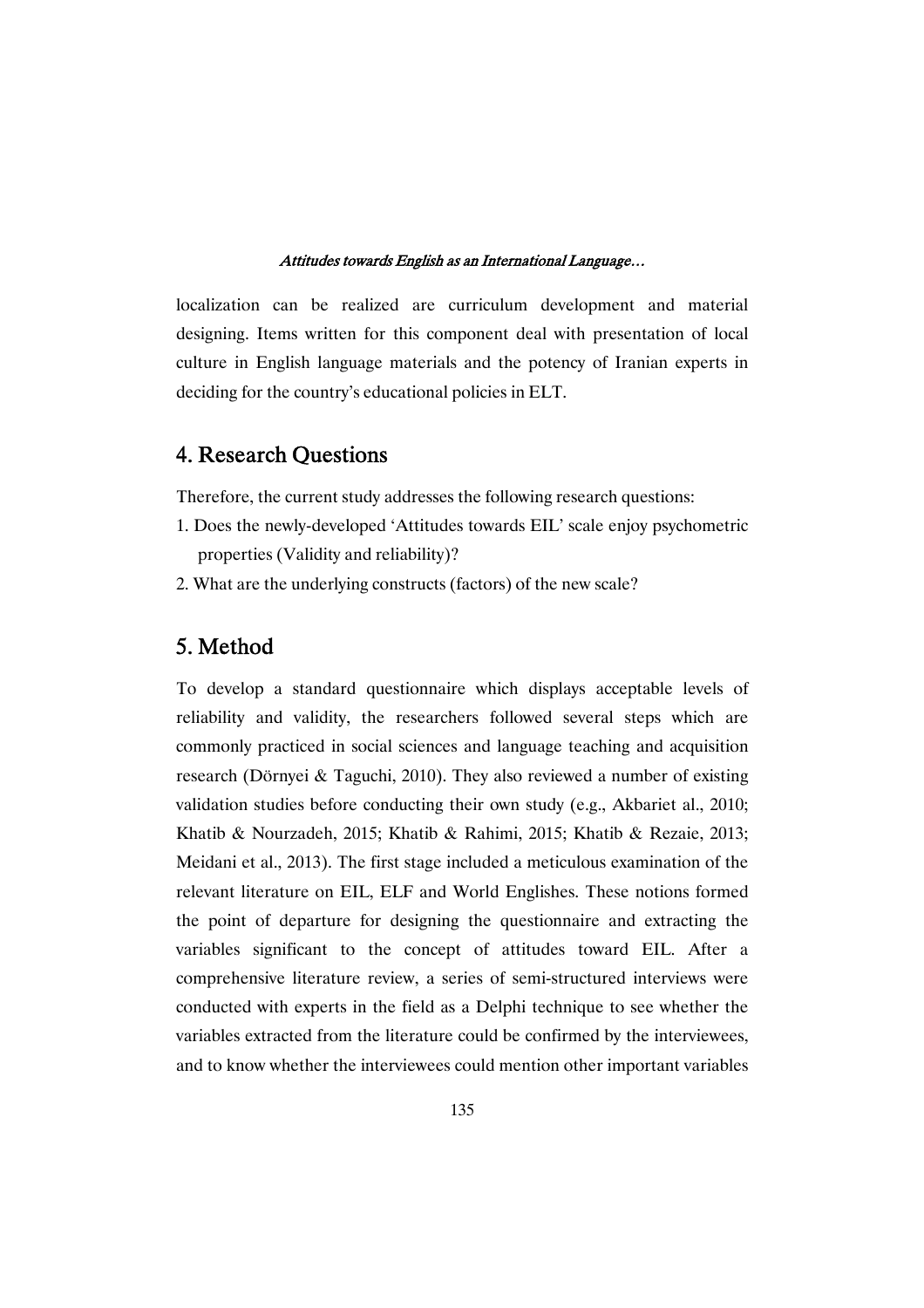which might relate to the newly designed questionnaire (Cohen, Manion, & Morrison, 2007).

### 5.1. Questionnaire Development

In order to develop and validate the questionnaire, a pool of potential items was developed to gauge the construct under investigation (Dörnyei & Taguchi, 2010). As such, the existing scales on attitudes towards EIL, and other related issues were examined to recognize the potential items. In this phase, it was found that there was no validated Likert-scale type instrument and questionnaire on learners' attitudes toward EIL. These steps led to the construction of 40 items by the researchers. The items were submitted to several domain experts to judge their redundancy, face validity, content validity and language clarity. Also, the experts were asked to comment on the content of the items and add appropriate items, if necessary. The experts were asked to suggest potential items related to the EIL. Moreover, carefully reviewing the experts' comments, the researchers ended up with a draft version of 33 items.

Based on Khatib and Rahimi (2015), to ascertain that the items could be perfectly understood by respondents, the final version was translated into Persian by one of the researchers who was a NS of Persian and then back translated into English to ensure parallelism between the English and the Persian version. Clear instructions on the purpose of the questionnaire and appropriate responding were provided. A section eliciting participants' demographics (e.g., age, gender, proficiency level, educational level, and the length of English study of the respondents) was also included in the questionnaire. The response anchors of the 6-point rating scale were strongly disagreeing (1), disagree (2), slightly disagree (3), slightly agree (4), agree (5) andstrongly agree (6). The researchers decided not to use a 5-point rating scale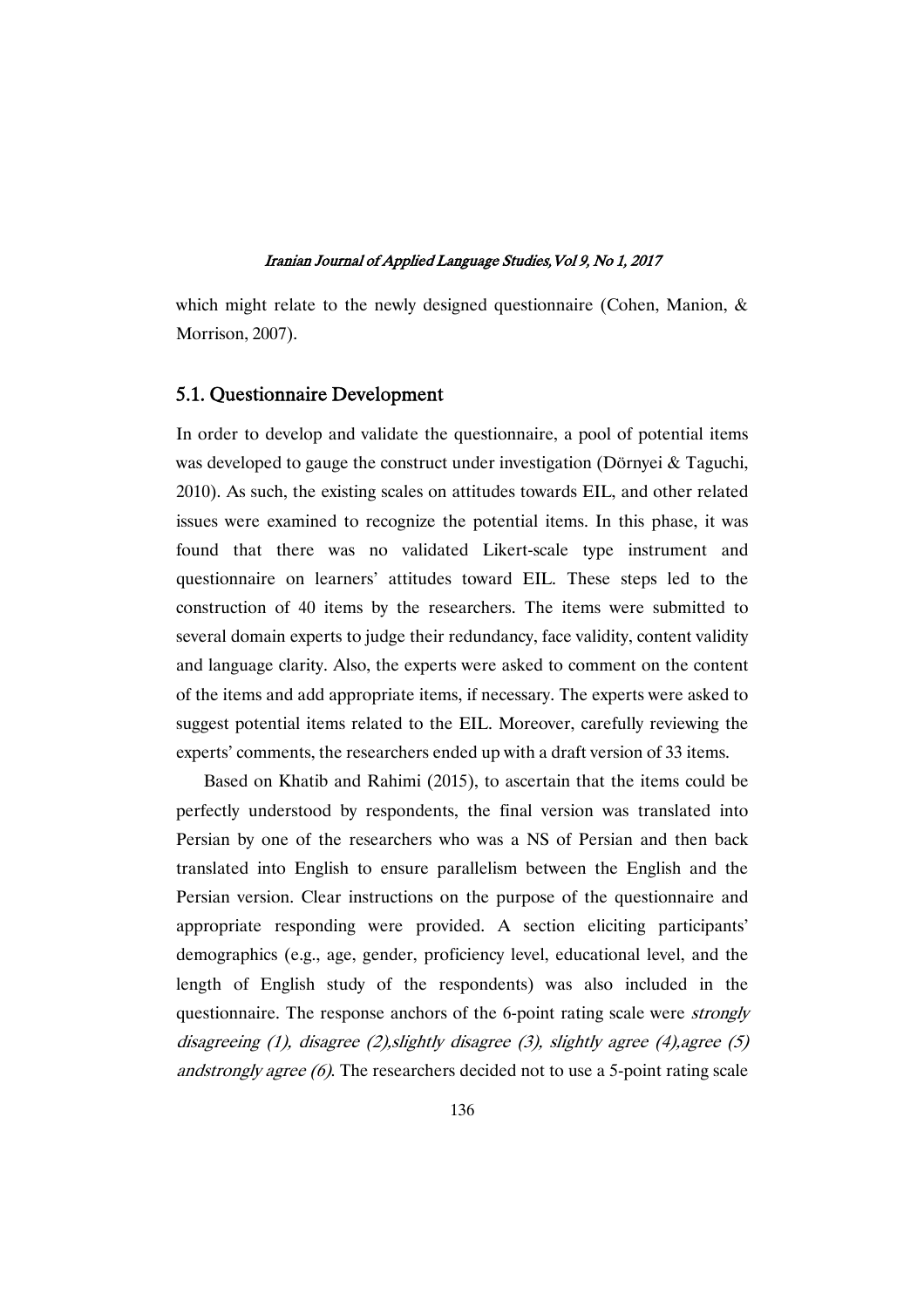since some respondents tend to choose no idea or neutral option because of conservativeness which may lead to lower degrees of reliability (Krosnick et al., 2002). Moreover, in this questionnaire, the researchers tried not to include only positively worded items and provided some negatively worded ones, as well. These items were reverse coded in later analyses (Dörnyei & Taguchi, 2010).

## 5.2. Participants

This study was conducted between October 2015 and March 2016. The respondents were Iranian English language learners who came from different language proficiency levels, genders, ages and educational backgrounds. The participants were studying at either private language institutes in Isfahan, Iran. The administration of the questionnaire was conducted with two groups of participants. The participants' proficiency levels included elementary  $(\%12)$ , pre-intermediate (19%), intermediate (26%), upper intermediate (23%), and advanced (%20) levels as reported by their teachers. The draft version of the questionnaire was administered to a group of 170 Iranian learners studying EFL in Isfahan, Iran. The final version of the questionnaire was administered to another group of 409 Iranian EFL learners in three different cities in Iran (Isfahan, Tehran, and Semnan).

## 5.3. Questionnaire Administration

All administration sessions were similar in procedure for the respondents in both phases. One of the researchers was available during administration sessions to explain the purpose of the study and clarify any vague points for the participants. To have an on-line evaluation of the learners' attitudes towards EIL, the respondents were asked to fill out the questionnaire in formal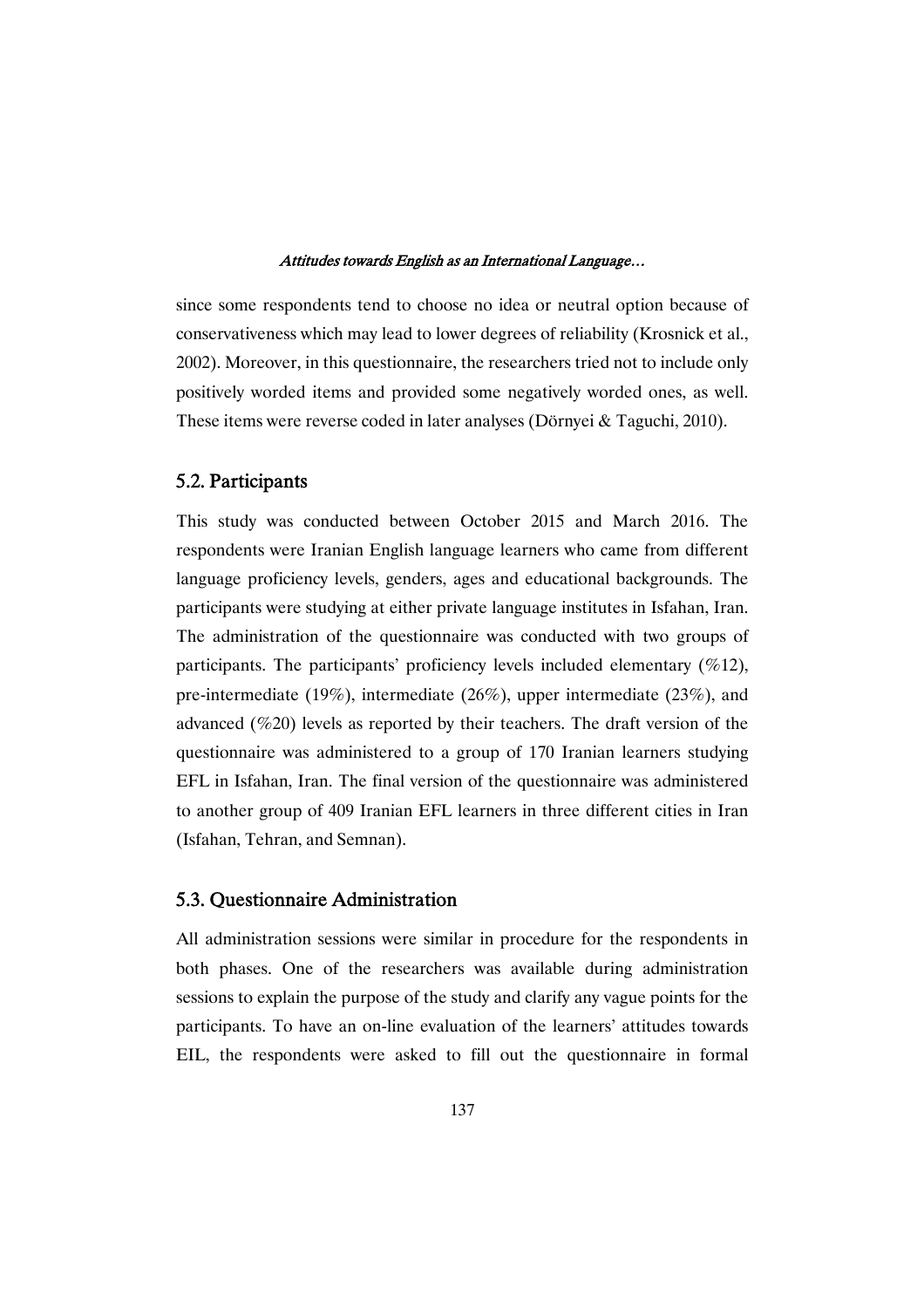classroom setting to prevent any external factors contaminating the results of the study.

### 5.4. Data Analysis

As the main purpose of the current study was validation of a newly designed questionnaire for assessing learners' attitude toward EIL, factor analysis was used in the study as the main statistical procedure for ensuring construct validity. Construct validity, as the most important type of validity in designing a questionnaire is the degree to which a test measures what it purports or claims to be measuring (Brown, 1996). This study followed a factor-analytic framework which analyses data at two complementary levels known as exploratory factor analysis (EFA) and confirmatory factor analysis (CFA).

Accordingly, EFA was used to detect the factors or latent variables underlying a specific construct. That is to say, EFA "explores the field, to discover the main constructs or dimensions" (Kline, 2004, p.7). In EFA, the researchers may not have any presumptions about the number of factors in the newly developed instrument. Even if some expectations have been created in advance regarding scale's dimensions or factors, the statistical analysis is independent from such expectations (Thompson, 2004). In other words, EFA is suitable where the nature of data is convoluted and the aim is to detect the dimensions and designed hypothesized models of a particular construct. After EFA, CFA is run to confirm whether the recognized factor structure and the hypothesized model are confirmed or, otherwise, they are the result of error variance in the data. In CFA, as a complementary step, factor loadings for the variables are hypothesized based on extent literature review (Kline, 2004). CFA then proceeds to fit these loadings in the target matrix as closely as possible (Kline, 2004). CFA, unlike exploratory factor analysis, requires that the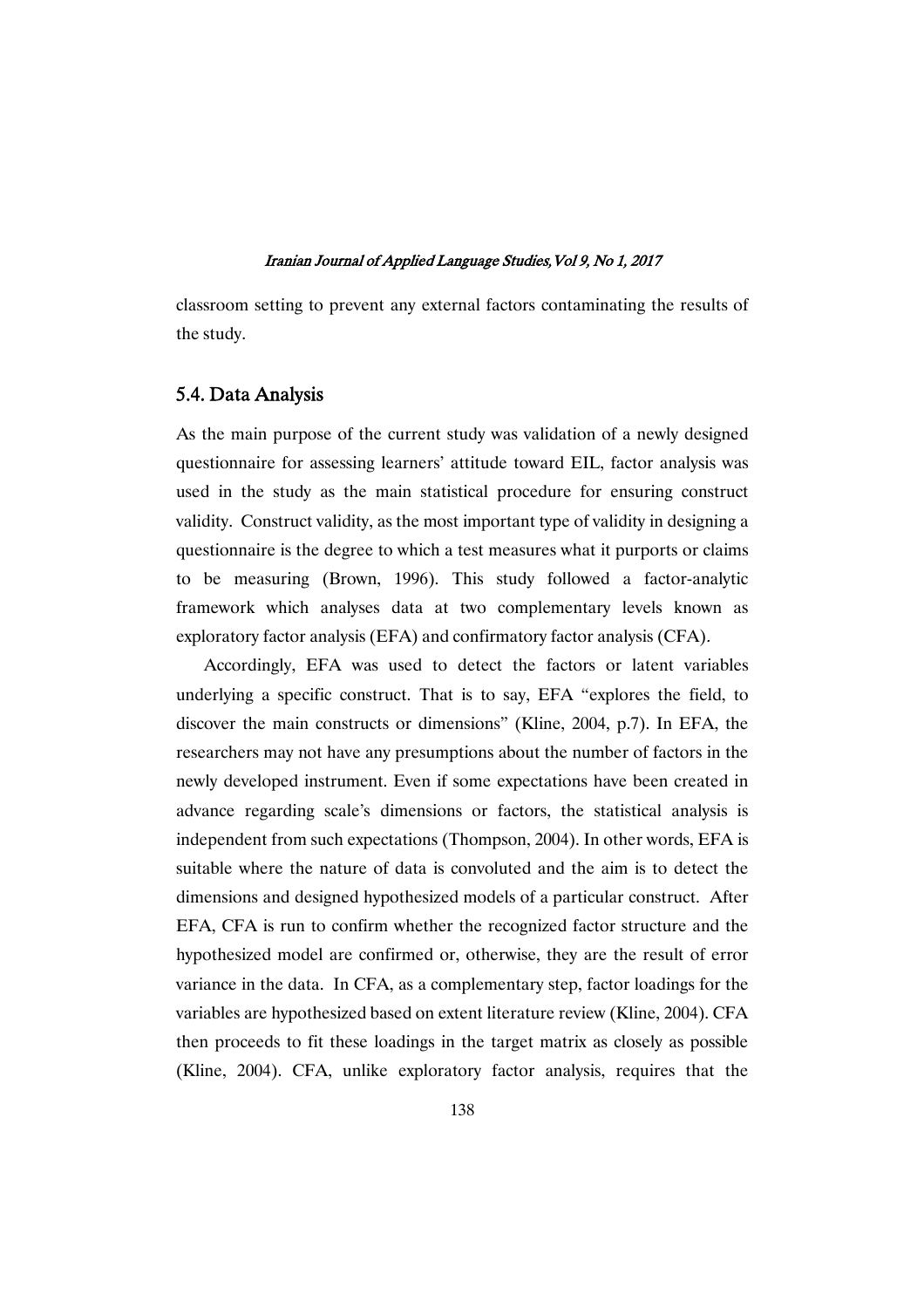researchers have predetermined expectations regarding the number of factors underlying the construct, representation of factors by observed variables, and the possibility of correlation among factors (Thompson, 2004).

The researchers investigated face and content validity before checking construct validity. As for the face validity, the researchers tried to keep the questionnaire short besides employing appropriate layout, color, and page layout to make the questionnaire nice to the eyes. To establish the content validity of the questionnaire, the questionnaire was given to a cadre of experts to judge how far the items were representative of the construct. To investigate the content validity, the questionnaire was administered to five potential participants from the target population to check the clarity of items in terms of language, relevance of items to participants' experiences and to the topic of research and finally the length of the questionnaire. After running these two stages to ensure the content validity, some items were reworded. Checking face and content validity happened prior to estimating the reliability.

## 6. Results

### 6.1. Reliability Indices

In order to check the internal consistency of the questionnaire and the individual factors, a set of Cronbach alphas were estimated. This computation was based on the first administration of the questionnaire, to be elaborated in the following sections. In order to make a decision about an acceptable reliability, several studies were reviewed with various suggested acceptable benchmarks. In line with Dörnyei and Taguchi (2010), the current study chose measures above 0.60 as acceptable for the reliability index of the questionnaire. Cronbach alpha for the whole questionnaire was 0.743, well above the acceptable level, showing a high amount of consistency among the items of the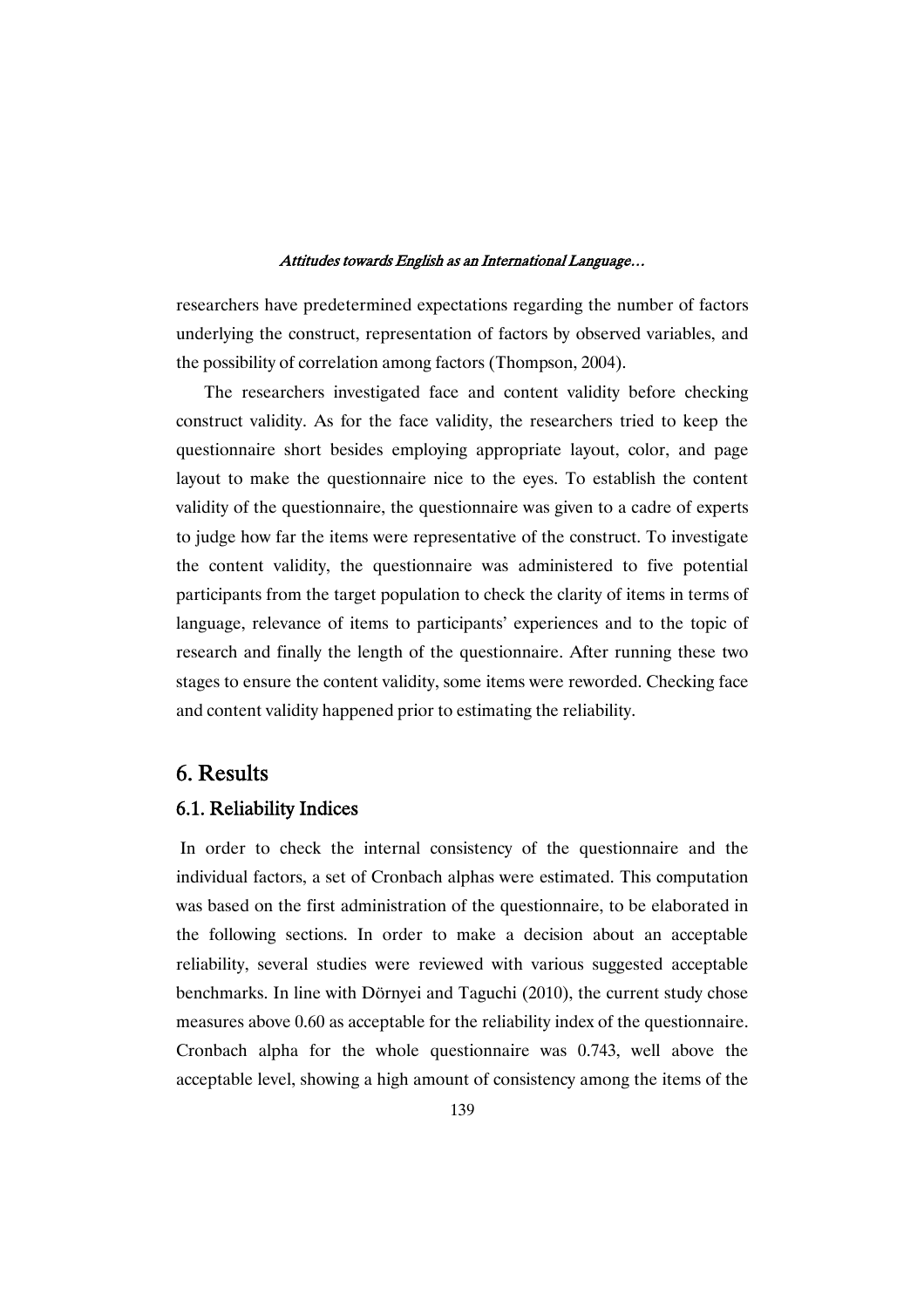questionnaire. For the individual extracted factors, the Cronbach alphas ranged from .632 to .790 with the estimates of .781, .790, .753, .757, and .632 respectively.

### 6.2. Detecting the Factor Structure

To determine the factor structure of the questionnaire, EFA of the first set of data gathered through the administration of the draft version of the questionnaire was conducted. Before that, the suitability of data for factor analysis was checked using Kaiser–Meyer–Olkin (KMO) measure of sample adequacy and Bartlett's test of sphericity (Pallant, 2013). The KMO measure of sampling adequacy was .811 well above the minimum required level of .60 (Tabachnick & Fidell, 2001) and the Bartlett's test of sphericity was significant at p<.001.



Figure 1. Scree Plot for the Last PCA Indicating 5 Factors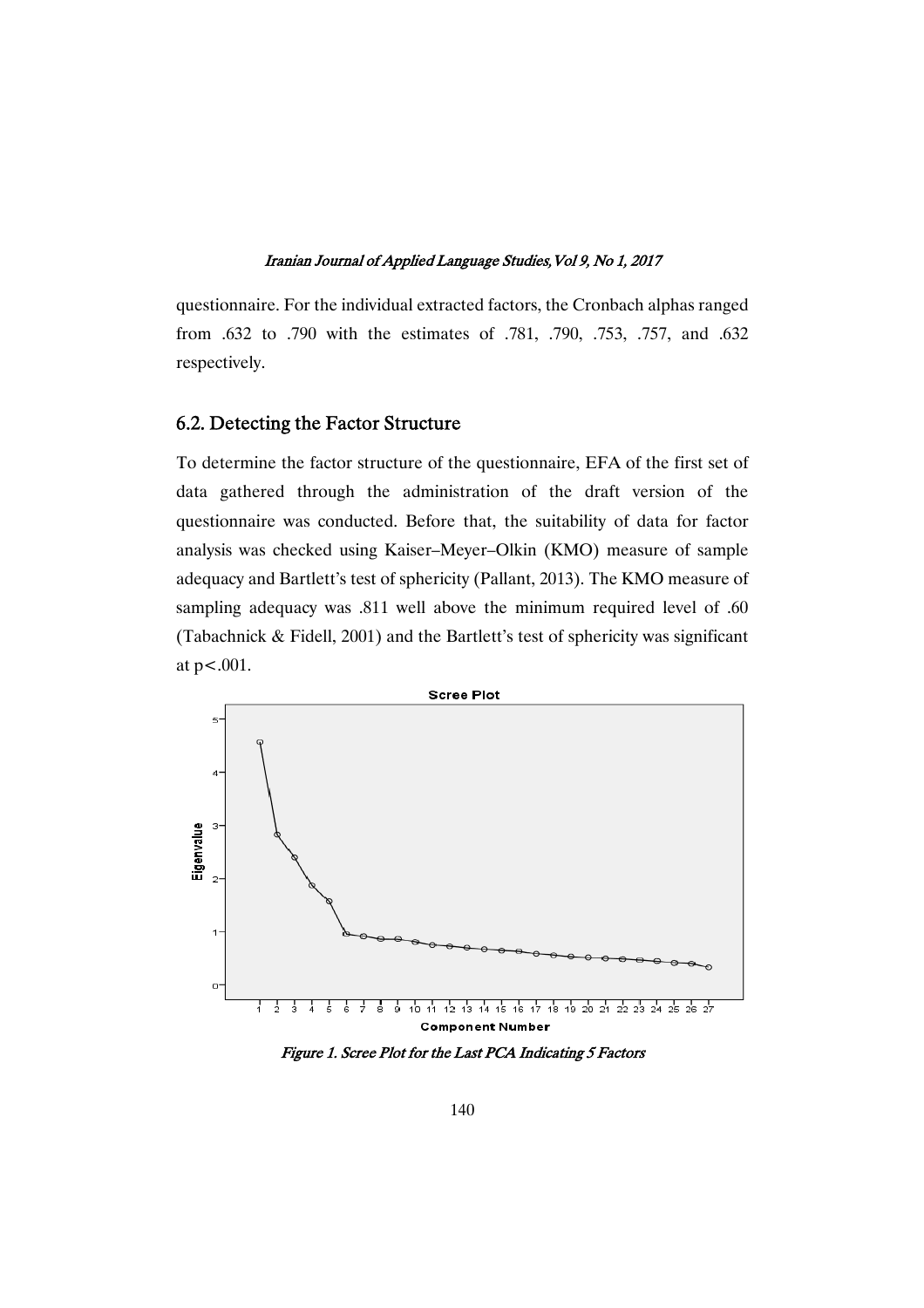Several Principle component analyses (PCA) followed by Varimax rotation were run after the factorability of data was confirmed for factor analysis. The Kaiser–Meyer–Olkin (KMO) criterion based on which only the Eigen values of 1.0 and more are acceptable were chosen to determine the number of extracted factors. All variable communalities were greater than 0.3, so they were at acceptable level. For the current scale the Scree plot in Figure 1 shows that 5 factors above the Eigen value of 1 could be extracted based on the data, accounting for 49.034% of the total variance. The individual factors accounted for 10.38%, 10.30%, 10.16%, 9.18% and 9.00% of the total variance respectively. Therefore, the 5-factor solution was examined for the presence of any unacceptable items. Table 1 reports on the results of EFA based on PCA and the survived items. Four items (14, 19, 20, 17) were each cross-loaded on two factors. As for the cross-loaded items, it was decided that the items would be kept on the factors with higher loadings after consulting with domain experts. After checking the factor loadings, the items that were not loading high on any of the factors were eliminated from the questionnaire. Therefore, the researchers came up with 27 items tapping the five components of attitudes toward EIL in Iran. The items which survived EFA are represented in Table 1. The correlations among factors ranged from -.39 to .491 (Table 2).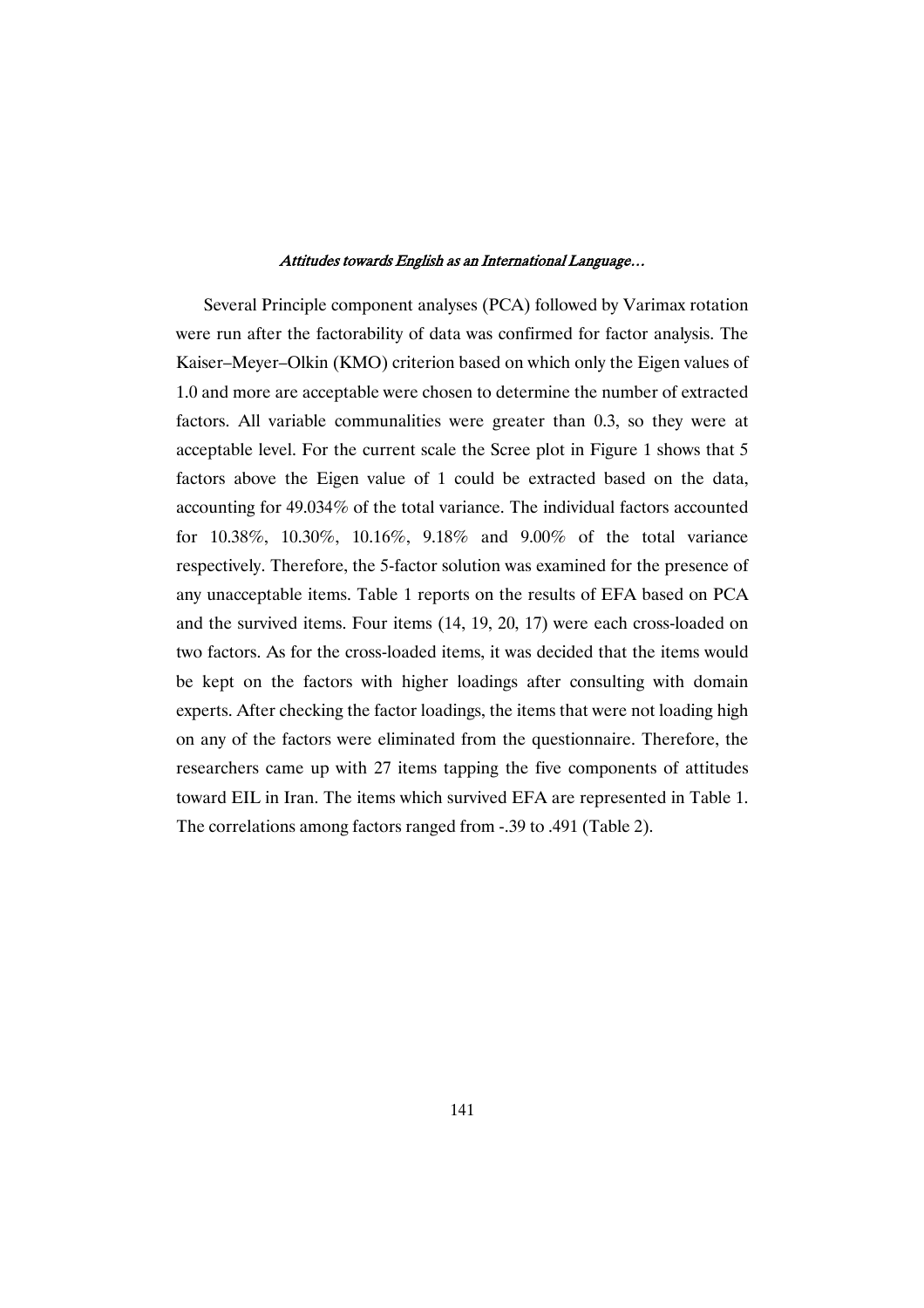| Factor                                    | Item | $\,1\,$     | $\sqrt{2}$ | $\ensuremath{\mathfrak{Z}}$ | $\overline{4}$ | $\sqrt{5}$ |
|-------------------------------------------|------|-------------|------------|-----------------------------|----------------|------------|
| Cultural Realism                          |      | $(27)$ .726 |            |                             |                |            |
|                                           |      | $(13)$ .725 |            |                             |                |            |
|                                           |      | $(12)$ .723 |            |                             |                |            |
|                                           |      | $(18)$ .690 |            |                             |                |            |
|                                           | (14) | .619        |            |                             |                | .440       |
| Linguistic Cultural Disposition(negative) | (6)  |             | .792       |                             |                |            |
|                                           | (4)  |             | .753       |                             |                |            |
|                                           | (5)  |             | .733       |                             |                |            |
|                                           | (26) |             | $.718\,$   |                             |                |            |
|                                           | (23) |             | .666       |                             |                |            |
| (Dis) ownership of English                | (11) |             |            | .731                        |                |            |
|                                           | (9)  |             |            | .697                        |                |            |
|                                           | (10) |             |            | .694                        |                |            |
|                                           | (21) |             |            | .645                        |                |            |
|                                           | (25) |             |            | .615                        |                |            |
|                                           | (29) |             |            | .588                        |                |            |
| EIL Posture                               | (22) |             |            |                             | .734           |            |
|                                           | (32) |             |            |                             | .702           |            |
|                                           | (2)  |             |            |                             | .699           |            |
|                                           | (19) |             |            |                             | .616           | .442       |
|                                           | (20) | .360        |            |                             | .604           |            |
| Localisation                              | (30) |             |            |                             |                | .665       |
|                                           | (15) |             |            |                             |                | .580       |
|                                           | (3)  |             |            |                             |                | .576       |
|                                           | (17) |             | .349       |                             |                | .564       |
|                                           | (16) |             |            |                             |                | .554       |
|                                           | (31) |             |            |                             |                | .485       |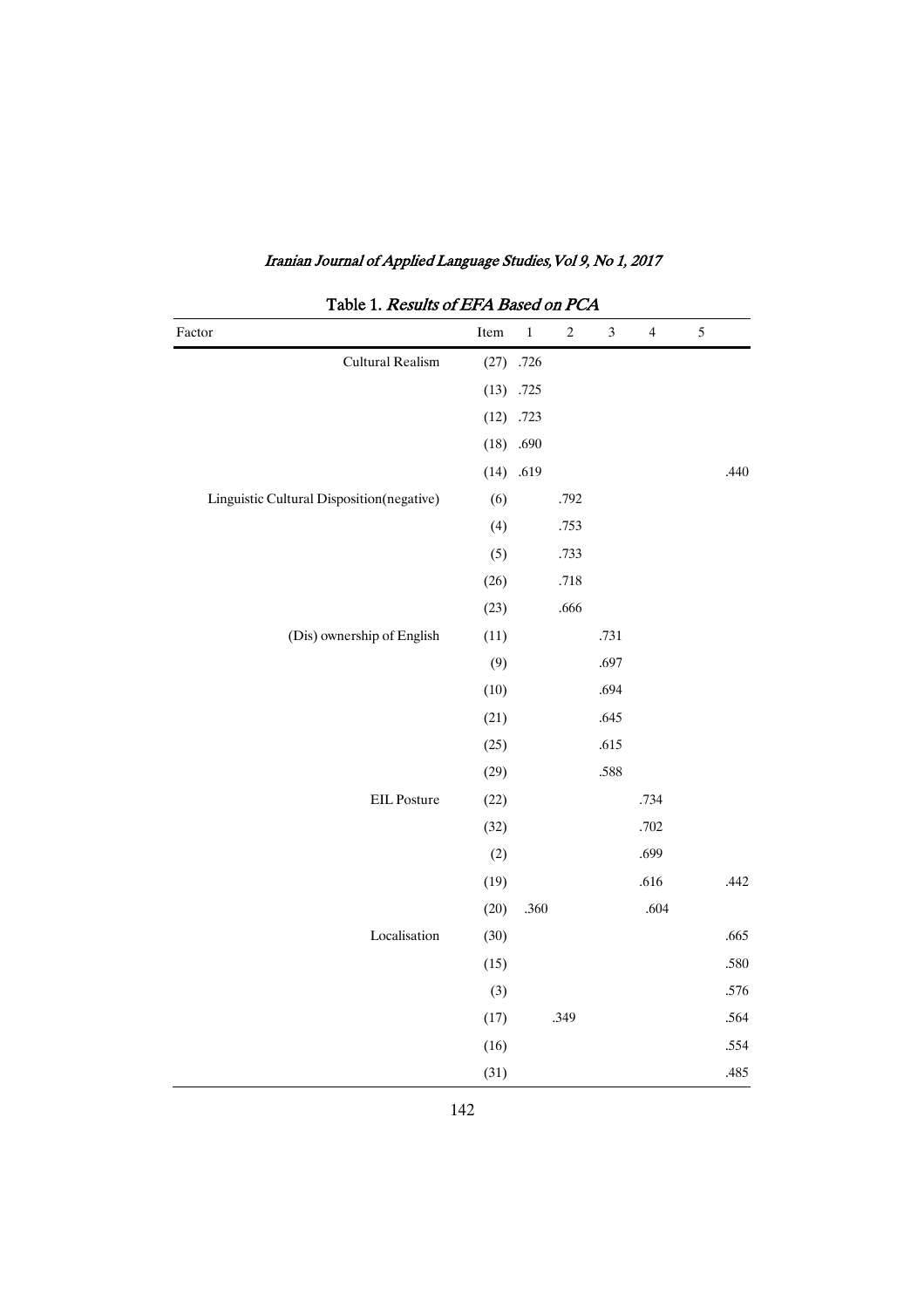| Factor |        | 2       | 3    | 4    |  |
|--------|--------|---------|------|------|--|
|        |        |         |      |      |  |
| 2      | $-123$ |         |      |      |  |
| 3      | .192   | $-149$  |      |      |  |
| 4      | .491   | $-.198$ | .166 |      |  |
| 5      | .313   | $-.039$ | .261 | .340 |  |

Table 2. Factor Correlations

# 6.3. Confirmatory Factor Analysis and Testing the Hypothesized Model�

After running EFA and labeling the five extracted factors, a CFA was done to check if the questionnaire data fit the hypothesized five factor model of Iranian EFL learners' attitudes towards EIL. The factors included cultural realism, linguistic cultural disposition (negative), (dis)ownership of English, EIL posture and localization (see Appendix A). So, the questionnaire was once more administered to other 409 language learners. At this stage, CFA was conducted, using Amos software version 22, on the confirmatory data set to validate the hypothetical model of the learners' attitude toward EIL. Based on the fitness indices the proposed model showed acceptable level of fitness. The factor loadings and the covariance among the five factors were all statistically significant at  $\alpha$ =0.01 (p  $\leq$  0.01). The researchers submitted the output of CFA to domain experts to confirm the outcome. Fit indices were calculated for the proposed model to assess its fitness. Table 3 represents the results of the indices.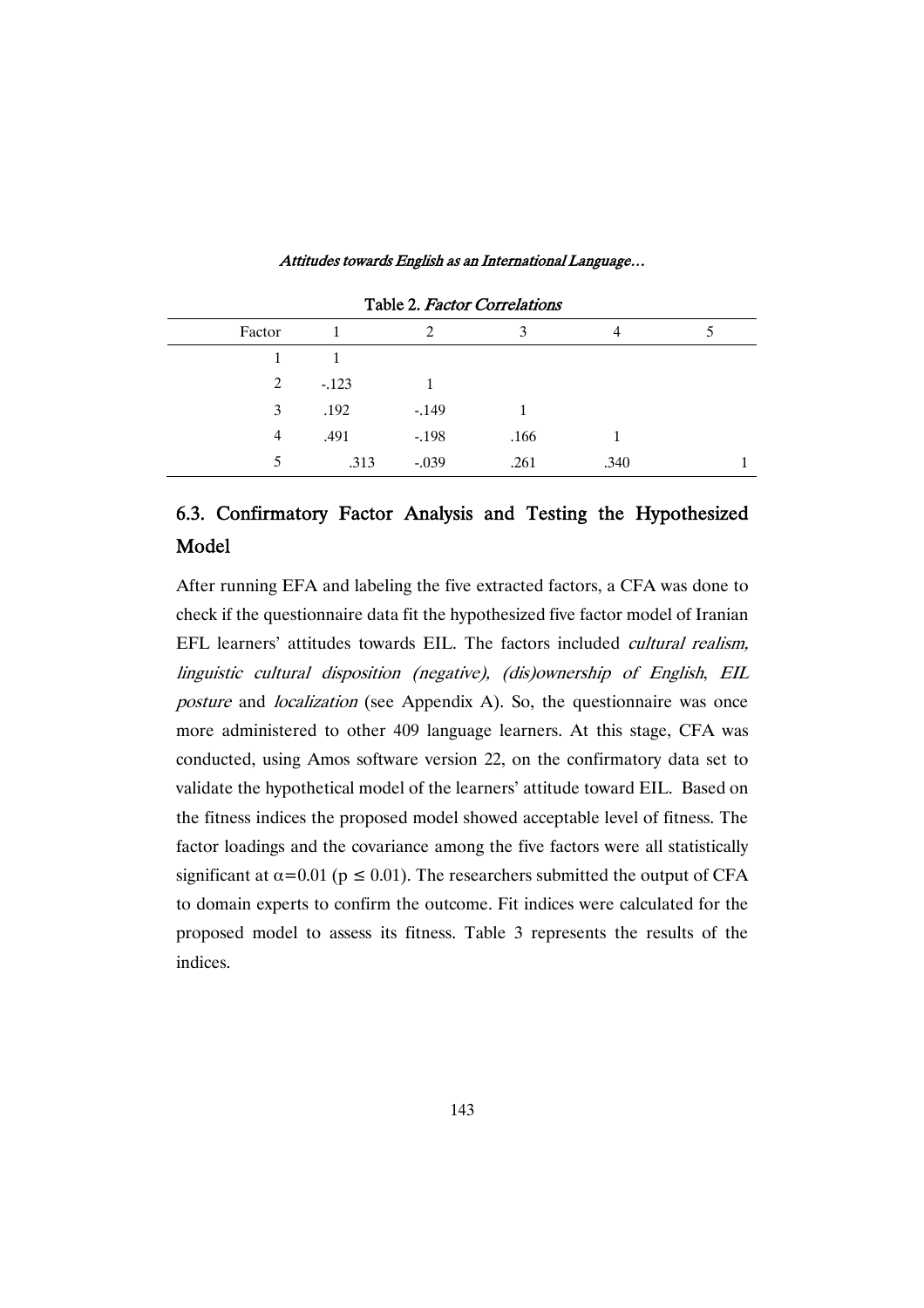| Iranian Journal of Applied Language Studies, Vol 9, No 1, 2017 |  |  |
|----------------------------------------------------------------|--|--|
|                                                                |  |  |

|              | 1 avic 9. Obbuiless-01-11 incasures for the Testeu mouch |                |
|--------------|----------------------------------------------------------|----------------|
| Index        | Current level                                            | Accepted level |
| $\chi^2$ /DF | 1.51                                                     | $\leq$ 3       |
| <b>GFI</b>   | .920                                                     | > 0.90         |
| <b>CFI</b>   | .932                                                     | > 0.90         |
| TLI          | .924                                                     | > 0.90         |
| <b>RMSEA</b> | .035                                                     | < 0.05         |

Table 3. Goodness-of-fit Measures for the Tested Model

Note. �2, chi-square; df, degree of freedom; GFI, Goodness of Fit Index; CFI, Comparative Fit Index; TLI, Tucker–Lewis Index; RMSEA, root mean square error of approximation.

Figure 2 shows the diagram of the CAF model of attitudes toward EIL in Iran. The strength of the relationship among the variables is shown via Path coefficients on the paths from each latent factor to other factor or observable variables.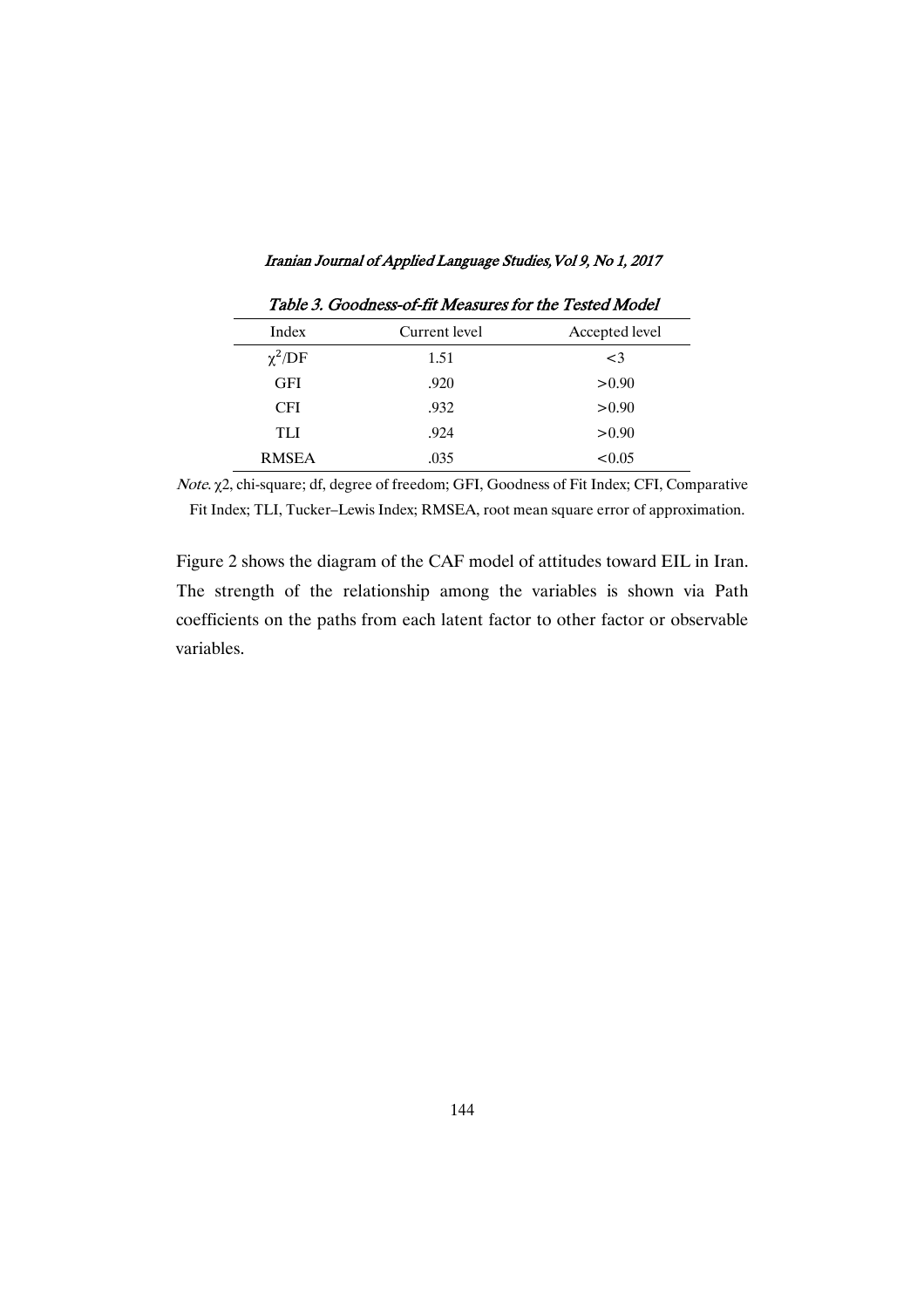

Attitudes towards English as an International Language...

Note. In the model, f1 to f5 are the detected factors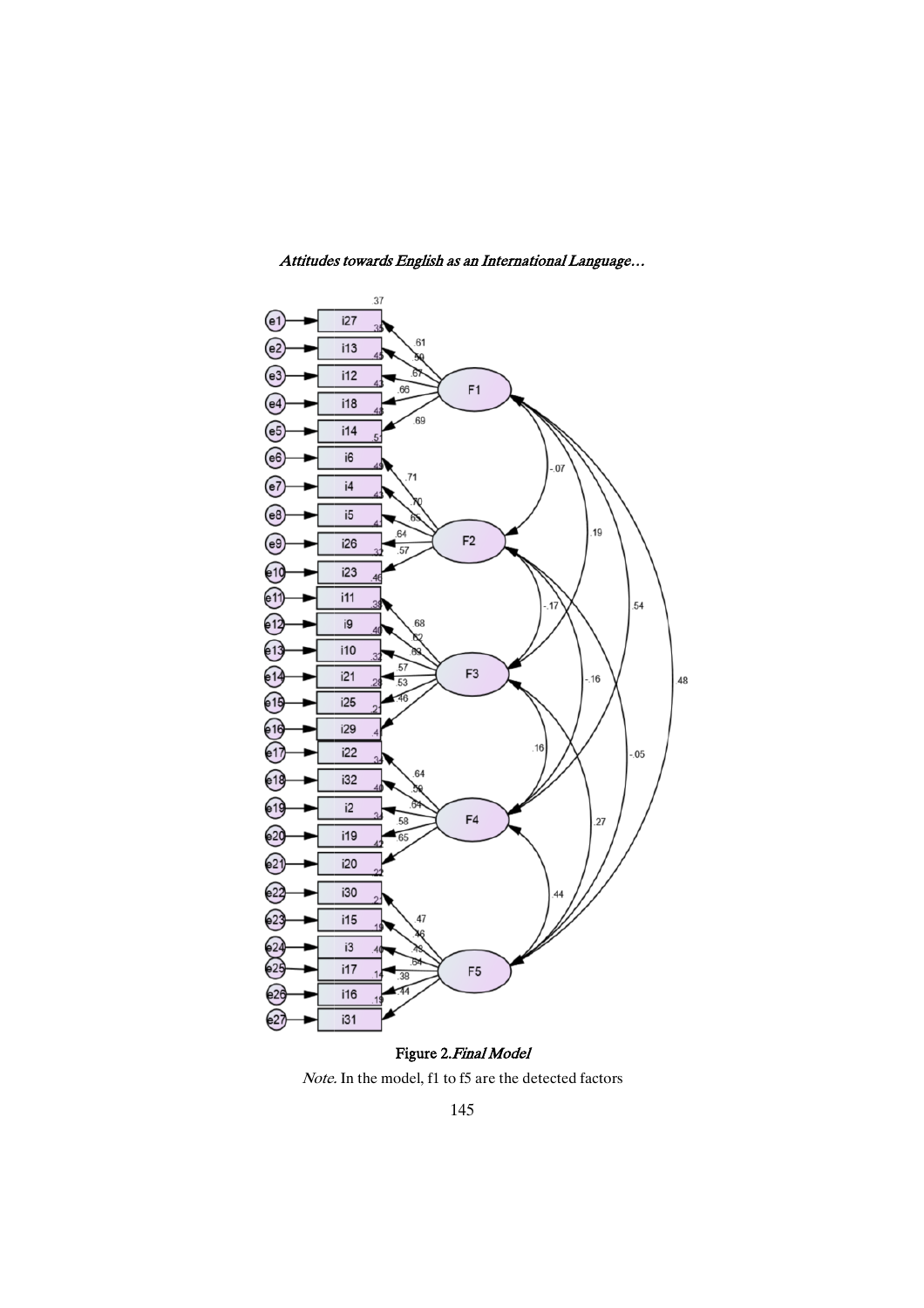## 7. Discussion and Conclusion

The current study described the development and validation of a new model and questionnaire to investigate the Iranian EFL learners' attitudes toward EIL. The results from EFA and CFA revealed a five factor model underlying the newly designed questionnaire: cultural realism, linguistic cultural disposition (negative), (dis) ownership of English, EIL posture and Localization. The questionnaire enjoyed a reasonable level of reliability and validity and the fitness of the model was confirmed through the absolute fit indices. So, the questionnaire and the model can be utilized for many pedagogical and research purposes.

Previous studies (Lai, 2008; Liou, 2010; Tanaka, 2010) on the learners' attitudes toward EIL, have reported the use of questionnaires as the instrument for the attitude measurement. Unlike the questionnaires in the aforementioned studies, the authors in the present research adhered to a standard validation process; therefore, they think that their instrument has an acceptable level of reliability and validity for measuring EFL learners' attitudes towards EIL.

The questionnaire developed in the current study as the first validated Likert-scale type instrument which investigates EFL learners' attitudes toward EIL can be especially useful for studies of language glocalisation in the field. Of course, Iran, as one of expanding circle countries, is not prototypical of all EIL contexts around the world and adaptations on the newly developed questionnaire can be made by researchers considering the specific contextual factors. The present questionnaire has gone some way towards enhancing teachers' understanding of the learners' awareness of EIL.

Despite the fact that the data gathered fit the proposed model, the model is not vaccinated for deficiencies. The current investigation was limited by the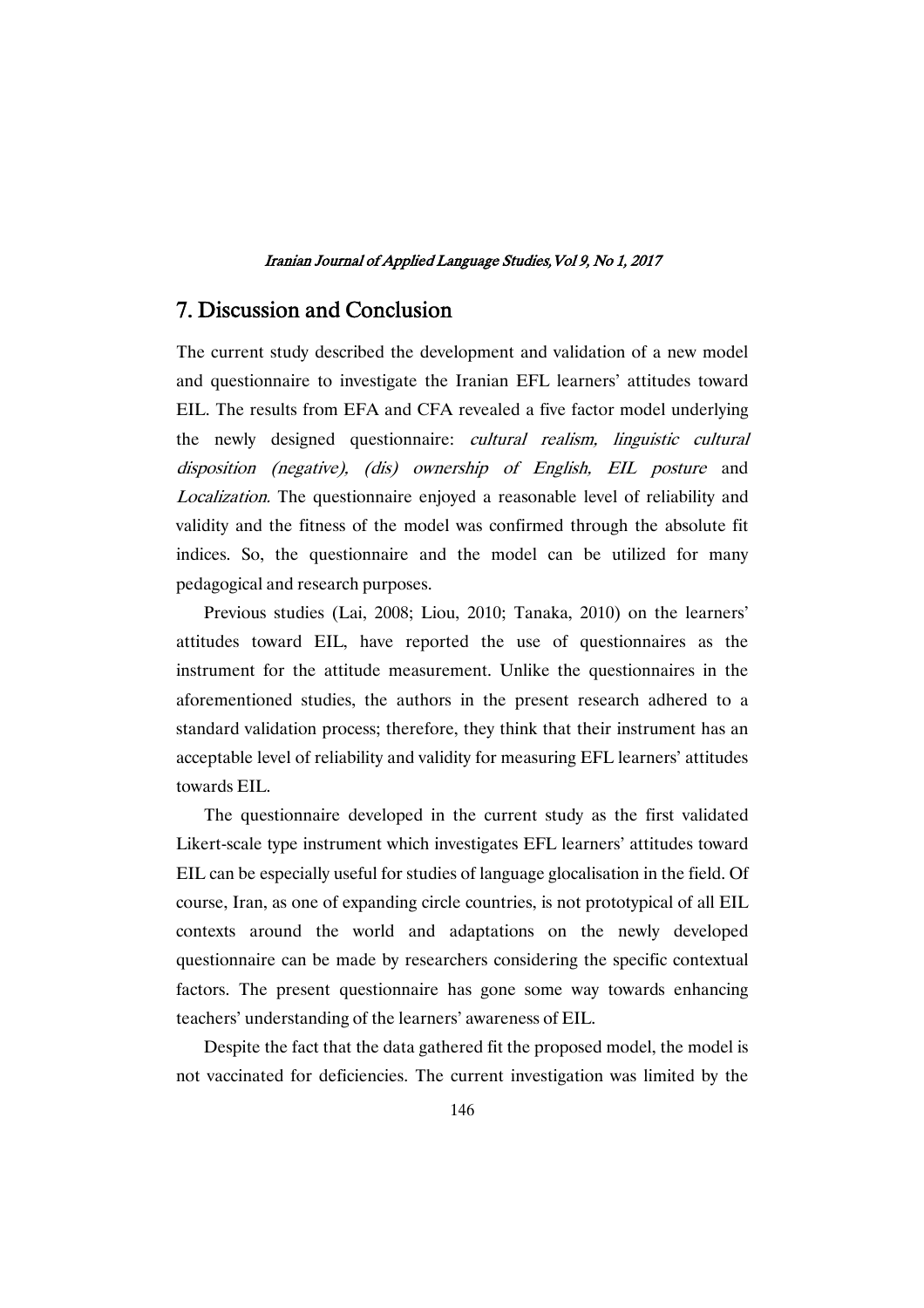issues of practicality. Therefore, the generalizability of findings is limited to the number of cities involved in the process of data collection in the study. Due to the dynamic open-ended process of validation, the authors call for crossvalidation of the newly designed questionnaire with a wider range of EFL learners to establish its generalizability. Further, to enhance the power of the questionnaire for further use, it is recommended to test convergent and discriminant validity to compare the current questionnaire with other similar ones. It should be noted that no questionnaire is recommended to be used as the only data collection instrument and the obtained data should be triangulated with other techniques such as interviewing, and journal writing to remedy the shortcomings.

## **References**

- Ajzen, I., & Fishbein, M. (1980). Understanding attitudes and predicting social behavior. Englewood Cliffs, NJ: Prentice-Hall.
- Akbari, R., Behzadpoor, F., & Dadvand, B. (2010). Development of English language teaching reflection inventory. System, 35(2), 192-207. doi:10.1016/ j.system. 2010.03.003.
- Alptekin, C. (2002). Towards intercultural communicative competence in ELT. ELT Journal, <sup>56</sup>(1),57-64.doi: 10.1093/elt/56.1.57.
- Alsagoff, L. (2012). Identity and the EIL learner. In L. Alsagoff, W. Renandya, G. Hu & S. L. Mckay(Eds.), Principles and practices for teaching English as an international language (pp. 104-22). New York: Routledge.
- Alsagoff, L., McKay, S. L., Hu, G., & Renandya, W. (Eds.) (2012). Principles and practices for teaching English as an international language. New York: Routledge.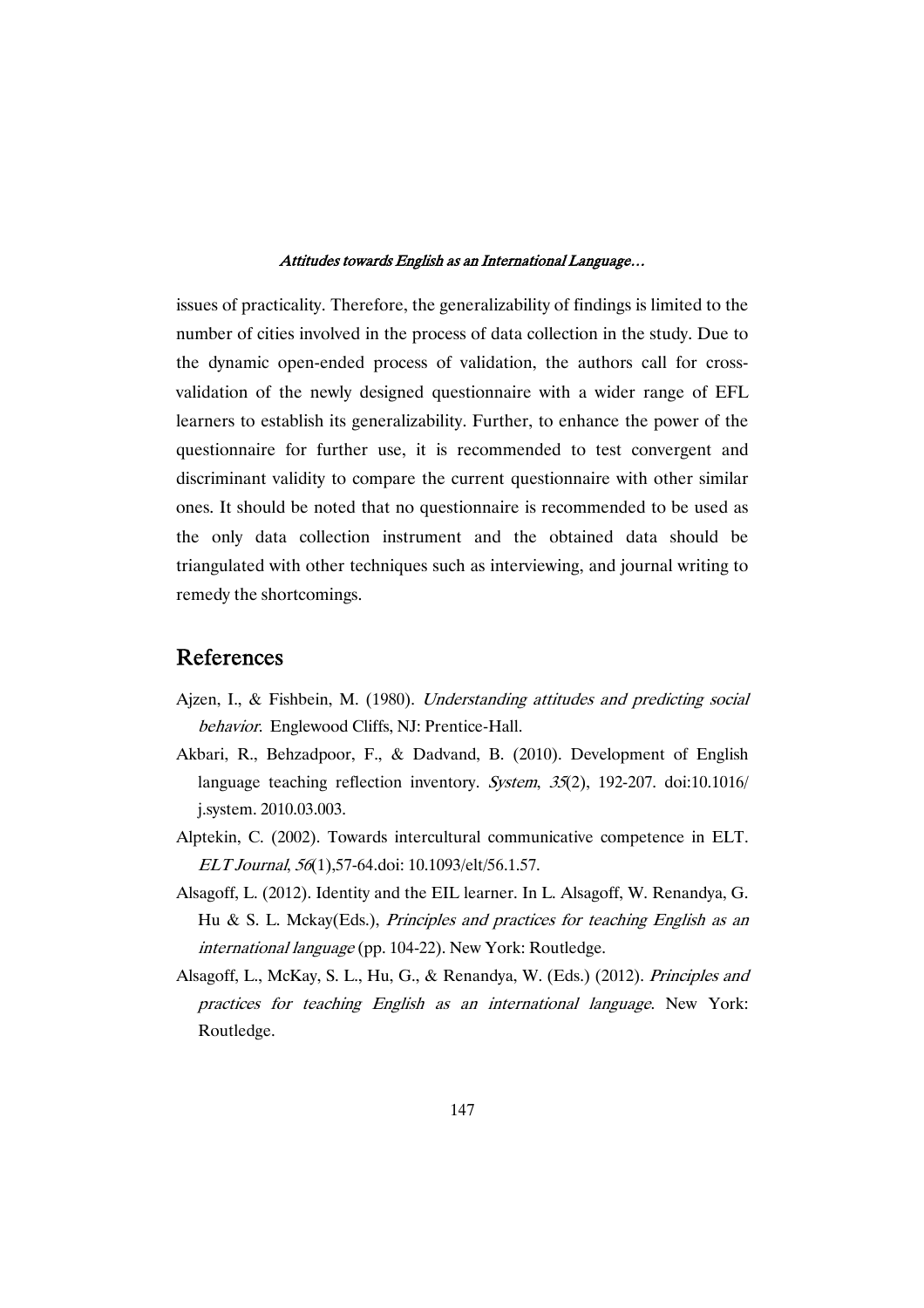- Bachman, L. F. (1990). *Fundamental considerations in language testing*. Oxford: Oxford University Press.
- Baker, C. (1992). Attitudes and language. Clevedon: Multilingual Matters.
- Berg, B. L. (2004). *Qualitative research methods for the social sciences* (5th ed.). Boston: Allyn and Bacon.
- Block, D. & Cameron, D. (2002). Globalization and language teaching. London: Routledge.
- Block, D. (2004). Globalization and language teaching. ELT Journal, 58(1), 75-77.
- Bolton, K. (2004). World Englishes. In A. Davies & C. Elder(Eds.),The handbook of applied linguistics (pp. 369–396). Oxford, England: Blackwell.
- Brown, H. D. (2007). *Principles of language learning and teaching* (5th ed.). White Plains, NY: Pearson Education.
- Brown, J. D. (1996). Testing in language programs. Upper Saddle River, NJ: Prentice Hall Regents.
- Brown, J. D. (2012). EIL curriculum development. In L. Alsagoff, W. Renandya, G. Hu,& S. L. Mckay (Eds.), Principles and practices for teaching English as an international language (pp. 147-167). New York: Routledge.
- Brutt-Griffler, J., & Samimy, K. (2002).Transcending the nativeness paradigm. World Englishes, 20(1), 99-106. doi: 10.1111/1467-971X.00199.
- Byram, M. (1998). Cultural identities in multilingual classrooms. In J. Cenoz & F. Genesee (Eds.), Beyond bilingualism (pp. 96-116). Clevedon: Multilingual Matters.
- Canagarajah, S. (1999). Resisting linguistic imperialism in English teaching. Oxford, UK: Oxford University Press.
- Canagarajah, S. (2005). Reclaiming the local in language policy and practice. Mahwah, NJ: Lawrence Erlbaum.
- Canagarajah, S. (2006).Changing communicative needs, revised assessment objectives: Testing English as an international language. Language Assessment Quarterly, <sup>3</sup>(3), 229-242.doi: 10.1207/s15434311laq0303\_1.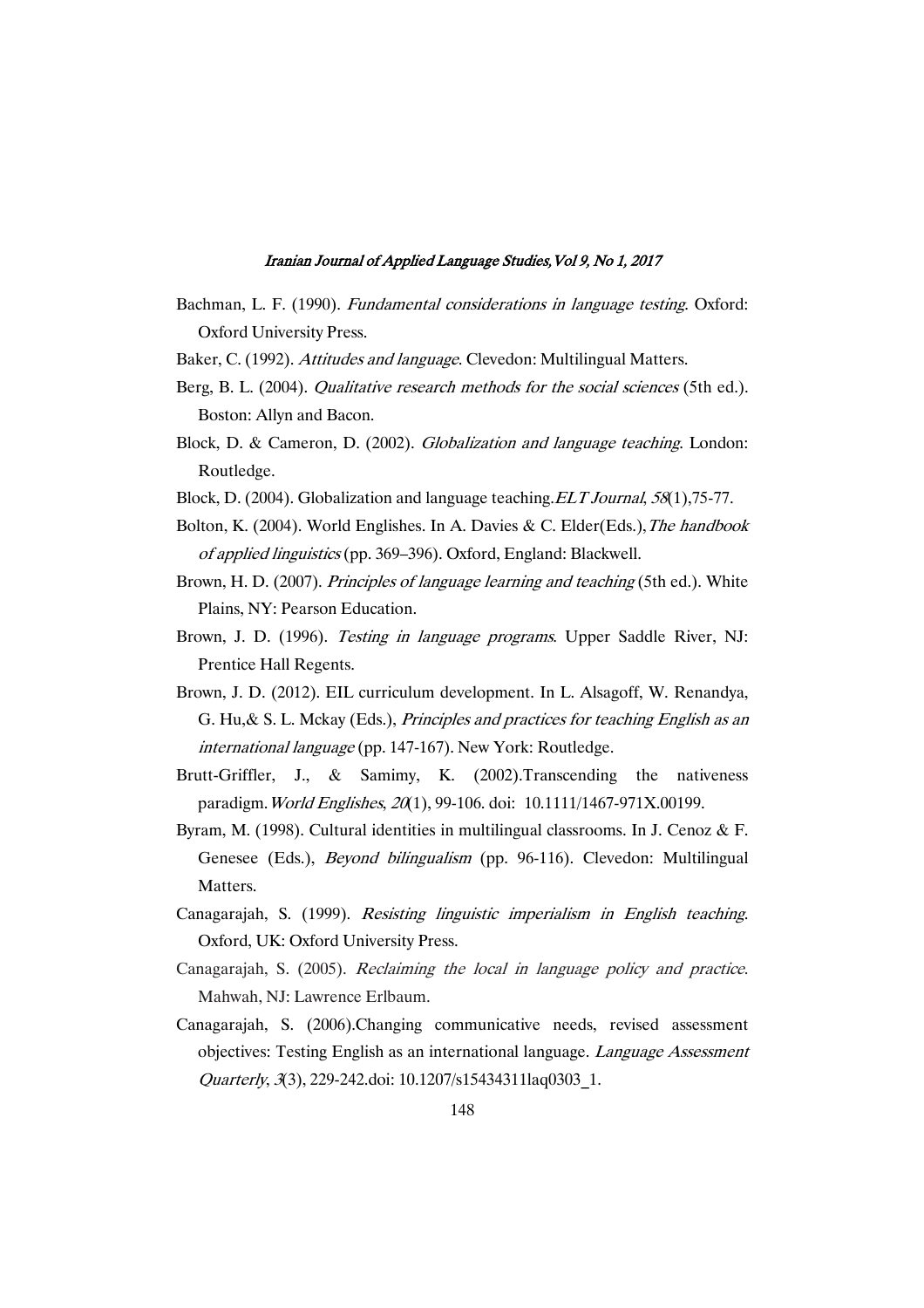- Cohen, L., Manion, L., & Morrison, K. (2007). Research methods in education. New York: Routledge.
- Csizér, K., & Kormos, J. (2008). The Relationship of inter-cultural contact and language learning motivation among Hungarian students of English and German. Journal of Multilingual and Multicultural Development, <sup>29</sup>(1), 30-48. doi: 10.2167/jmmd557.0.
- Crystal, D. (2003). English as <sup>a</sup> global language (2nd ed.). Cambridge: Cambridge University Press.
- Crystal, D. (2012). A global language. In P. Seargeant, & J. Swann (Eds.), English in the world. Abingdon: Routledge/Open University.
- Dörnyei, Z., & Taguchi, T. (2010). Questionnaires in second language research: Construction, administration, and processing. New York: Routledge.
- Gardner, R. C. (1985). Social psychology and second language learning: The role of attitudes and motivation. London, UK: Edward Arnold.
- Garrett, P. (2010). Attitudes to language (key topics in sociolinguistics). Cambridge: Cambridge University Press.
- Giddens, A. (2000). Runaway world. London: Routledge.
- Gnutzmann, C. (1999). Teaching and learning English as <sup>a</sup> global language, native and non-native perspectives. Tübingen: Stauffenburg-Verlag.
- Holliday, A. (2005). The struggle to teach English as an international language. Oxford: Oxford University Press.
- House, J. (1999). Misunderstanding in intercultural communication: Interactions in English as a lingua franca and the myth of mutual intelligibility. In C. Gnutzmann(Ed.), Teaching and learning English as a global language (pp.73-89). Tübingen: Stauffenburg.
- Jenkins, J. (2000). The phonology of English as an international language. Oxford: Oxford University Press.
- Jenkins, J. (2006). Current perspectives on teaching world Englishes and English as a lingua franca. TESOL Quarterly, <sup>40</sup>(1), 157–181.doi: 10.2307/40264515.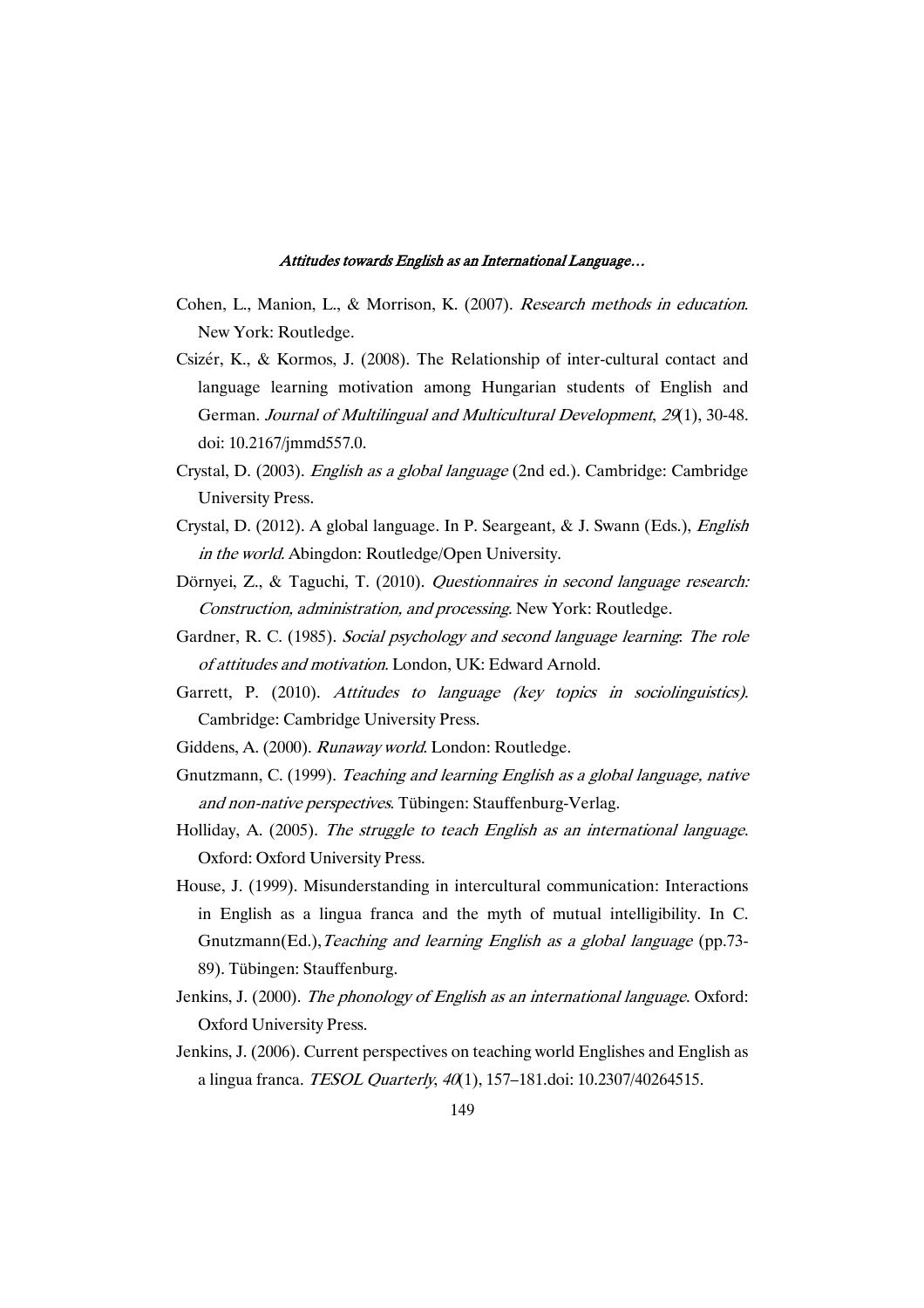- Kachru, B. B. (1985). Standards, codification and sociolinguistic realism: The English language in the outer circle. In R. Quirk & H. G. Widdowson (Eds.), English in the world: Teaching and learning the language and literatures (pp.11–30). Cambridge: Cambridge University Press.
- Khatib, M., & Nourzadeh, S. (2015). Development and validation of an instructional willingness to communicate questionnaire. Journal of Multilingual and Multicultural Development, <sup>36</sup>(3), 266-283. doi:10.1080/01434632.2014. 914523.
- Khatib, M., & Rahimi, A. (2015). Attitudes towards English language norms in the expanding circle: Development and validation of a new model and questionnaire. The Journal of Teaching Language Skills, 7(1), 51-81. Retrieved fromhttp://jtls.shirazu.ac.ir/pdf\_3234\_dc3d4ff37a2f26d38fdc290f95d23917.html
- Khatib, M., & Rezaei, S. (2013). A model and questionnaire of language identity in Iran: A structural equation modeling approach. Journal of Multilingual and Multicultural Development, <sup>34</sup>(7), 690-708. doi: 10.1080/01434632.2013. 796958.

- Krosnick, J. A., Holbrook, A.L., Berent, M.K., Carson, R.T., Hanemann, W.M., Kopp, R.J., et al. (2002). The impact of 'no opinion' response options on data quality: Non-attitude reduction or an invitation to satisfice? Public Opinion Quarterly, <sup>66</sup> (3), 371-403.doi: 10.1086/341394.
- Kumaravadivelu, B. (2008). Cultural globalization and language education. New Haven, CT: Yale University Press.
- Kumaravadivelu, B. (2012). Individual identity, cultural globalization and teaching English as an international language: The case for an epistemic break. In L. Alsagoff, W. Renandya, G. Hu & S. L. Mckay (Eds.), Teaching English as an international language: Principles and practices (pp. 9-27). New York: Routledge.

Kline, P. (2004). An Easy guide to factor analysis. New York: Routledge.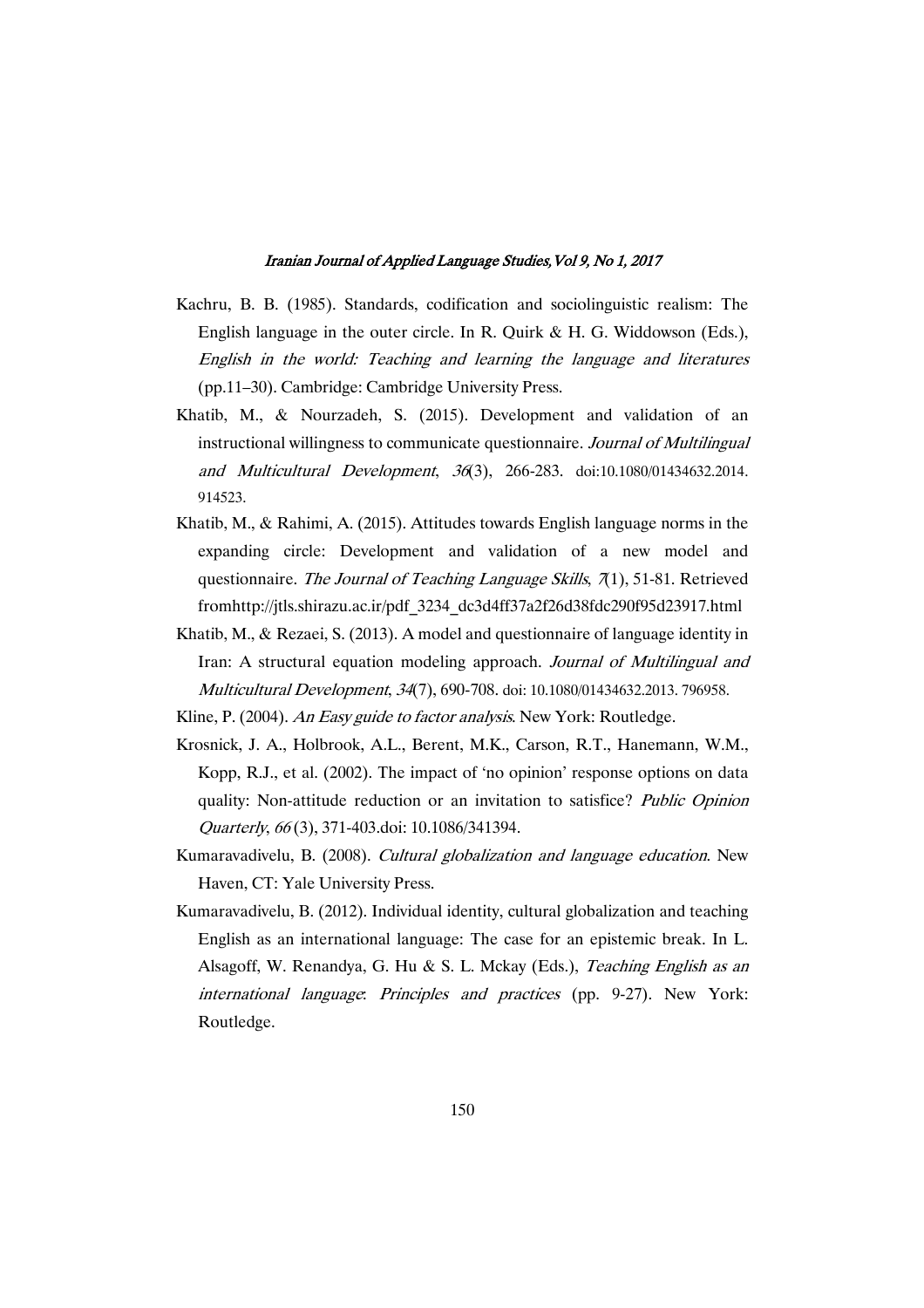- Liou, Y. S. (2010). Who wants EIL? Attitudes towards English as a lingua franca in the world: A comparison between college teachers and students in Taiwan. College English: Issues and Trends, <sup>3</sup>. Taipei, Taiwan: Chengchi University.
- Lai, H. Y. (2008). Learning English as an international language or not? A study of Taiwanese students' motivation and perceptions (Unpublished doctoral dissertation). Warwick University, Coventry, UK.
- Matsuda, A. (2003). The ownership of English in Japanese secondary schools.World Englishes, <sup>22</sup>(4), 483-496.doi: 10.1111/j.1467-971X.2003.00314.x.
- McKay, S. L. (2002). Teaching English as an international language: Rethinking goals and approaches. Oxford: Oxford University Press.
- McKay, S. L. (2003). Toward appropriate EIL pedagogy: Reexamining common ELT assumptions. International Journal of Applied Linguistics, <sup>13</sup>(1),1-22.doi: 10.1111/1473-4192.00035.
- McNamara, T. (2011).Managing learning: Authority and language assessment. In R. Jaidev, (Ed.), Global perspectives, local initiatives: Reflections and practices in ELT (pp. 39-51). Singapore: Center for English Language Communication, National University of Singapore.
- Meidani, E. N., Pishghadam, R., & Ghazanfari, M. (2013). Construction and validation of critical understanding of the global spread of English scale (CUGSES). Iranian Journal of Applied Linguistics, <sup>16</sup>(2), 83-106. Retrieved fromhttp://www.ensani.ir/storage/Files/20141001200140-9829-44.pdf
- Pallant, J. (2013). SPSS survival manual. Maidenhead: Open University Press.
- Parmegiani, A. (2014). The (dis)ownership of English: Language and identity construction among Zulu students at the University of KwaZulu-Natal. International Journal of Bilingual Education and Bilingualism, <sup>17</sup>(6), 683-694. doi: 10.1080/13670050.2014.953775.
- Pennycook, A. (1998). English and the discourses of colonialism. London: Routledge.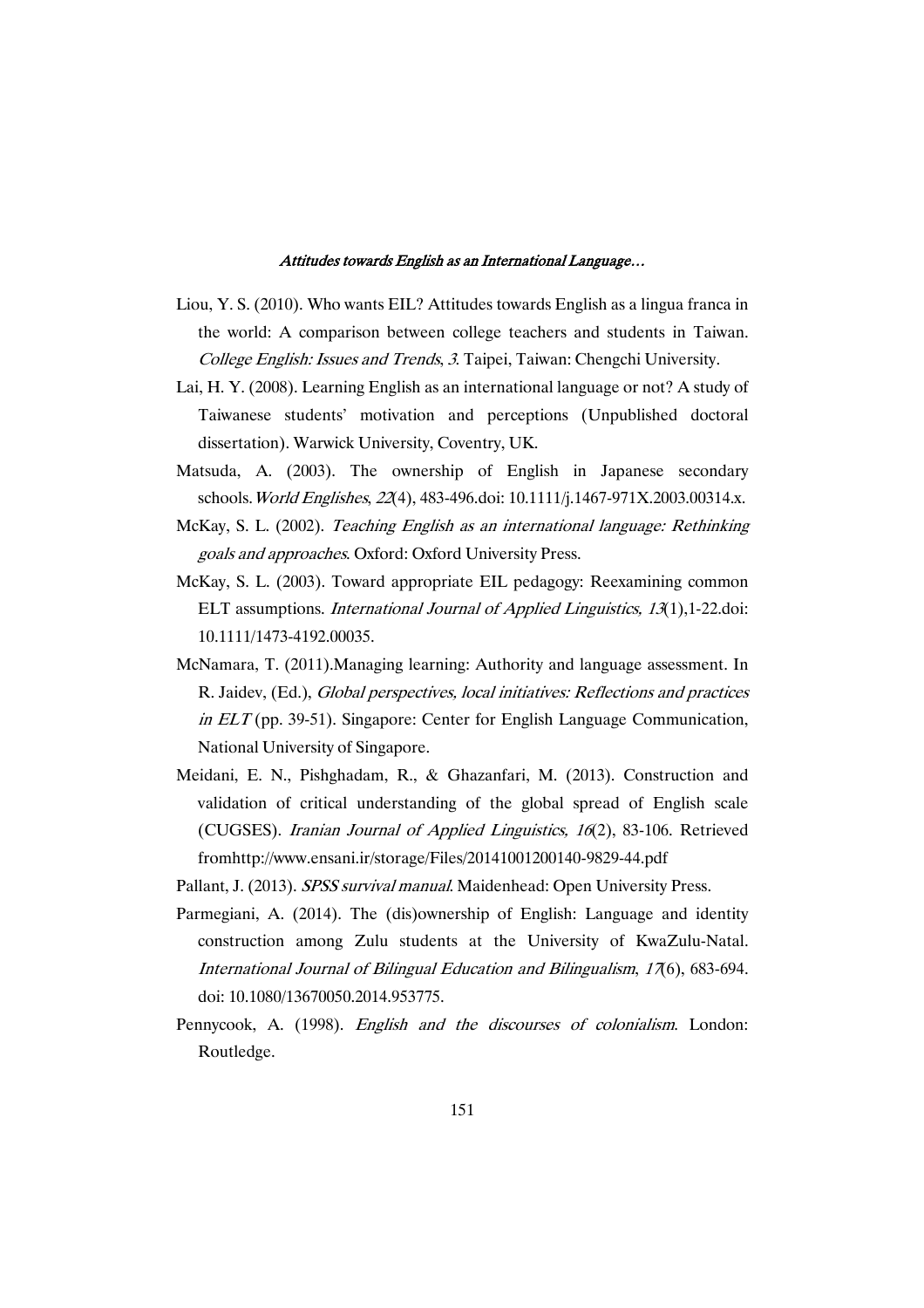- Pennycook, A. (2007). The myth of English as an international language. In S. Makoni & A. Pennycook (Eds.), *Disinventing and reconstituting languages* (pp. 90-115). Clevedon: Multilingual Matters.
- Phan, H. L. (2009). English as an international language: International students and identity formation. Journal of Language and Intercultural Communication, <sup>9</sup> (3), 201-214.doi:10.1080/14708470902748855.
- Phillipson, R. (1992). Linguistic imperialism. Oxford: Oxford University Press.
- Rivers, D. J. (2011). Japanese national identification and English language learning processes. International Journal of Intercultural Relations, 35(1), 111-123.doi:10.1016/j.ijintrel.2010.09.006.
- Seidlhofer, B. (2001). Closing the conceptual gap: The case for a description of English as a lingua franca. International Journal of Applied Linguistics, <sup>11</sup>(2),133-158.doi:10.1111/1473-4192.00011.
- Sharifian, F. (2009). English as an international language: Perspective and pedagogical issues. Clevedon: Multilingual Matters.
- Smith, L. (1976). English as an international auxiliary language. RELC Journal, <sup>7</sup>(2), 38-43.doi: 10.1177/003368827600700205.
- Tabachnick, B. G., & Fidell, L.S. (2001).Using multivariate statistics. New York: HarperCollins.
- Thompson, B. (2004). Exploratory and confirmatory factor analysis: Understanding concepts and applications. Washington, DC: American Psychological Association.
- Tanaka, F. (2010). A survey-based study of Japanese university student attitudes toward EIL and implications for the future of English education in Japan. Asian Englishes, <sup>13</sup>(1), 48-71.doi: 10.1080/13488678.2010.10801272.
- Widdowson, H. G. (1998). The ownership of English. *TESOL Quarterly, 28*(2), 377-388.doi: 10.2307/3587438.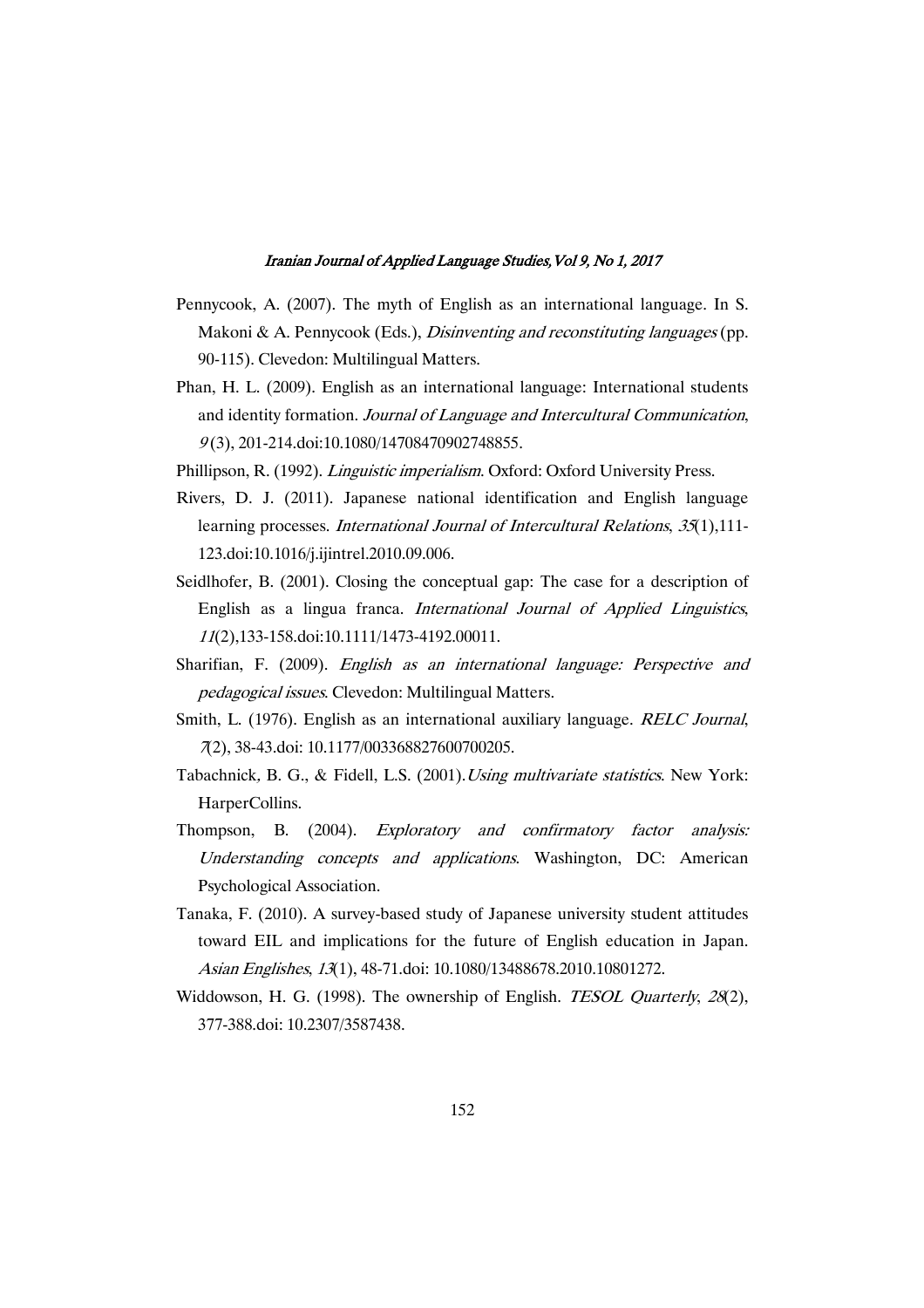Yashima, T. (2009). International posture and the ideal l2 self in the Japanese EFL context. In Z. Dörnyei & E. Ushioda (Eds.), Motivation, language identity and the l2 self. Bristol, UK: Multilingual Matters.

 $\overline{\phantom{0}}$ 

# Appendix A

## Factors and Related Items

| Factor                 |      | Related Items in the Questionnaire                                  |
|------------------------|------|---------------------------------------------------------------------|
| 1. Cultural Realism    | (27) | Leaning English can enrich my cultural horizons by learning from    |
|                        |      | different cultures.                                                 |
|                        | (13) | For having successful international communications you need to      |
|                        |      | learn about other cultures.                                         |
|                        | (12) | English enables communication between people from different         |
|                        |      | cultures, but I don't identify it with any specific culture.        |
|                        | (18) | English teaching materials should provide information about life    |
|                        |      | and culture of various countries around the world.                  |
|                        | (14) | English materials should provide students with awareness of         |
|                        |      | cultural differences in the various contexts.                       |
|                        |      |                                                                     |
| 2. Linguistic Cultural | (6)  | I think globalization of English language is the outcome of British |
| Disposition(Negative)  |      | or American imperialism.                                            |
|                        | (4)  | I think that learning English threatens my native language and      |
|                        |      | culture.                                                            |
|                        | (5)  | I think English language education should be limited because it     |
|                        |      | results in western culture dominance.                               |
|                        | (26) | Growing interest in learning English is not a threat for our native |
|                        |      | language and culture.                                               |
|                        | (23) | We should protect Iranian culture by not using English words in     |
|                        |      | television or social networks.                                      |
|                        |      |                                                                     |
| 3.(Dis)ownership of    | (11) | English belongs to anyone who attempts to speak the language.       |
| English                |      |                                                                     |